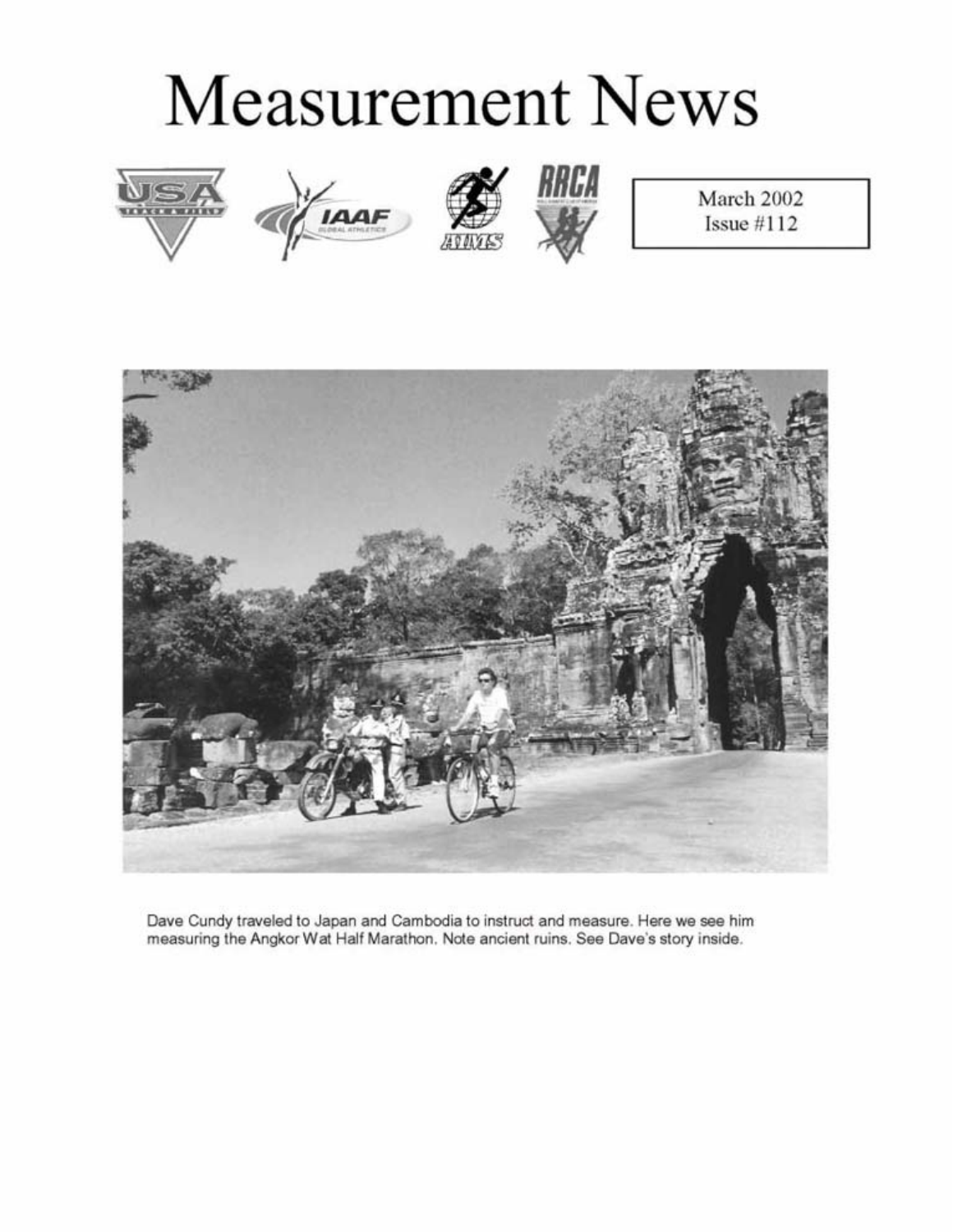## **MEASUREMENT NEWS**

## **#112 – MARCH 2002**

**Editor**: Pete Riegel - 3354 Kirkham Road - Columbus, OH 43221-1368

Telephone: 614-451-5617 (home, not after 10 PM Eastern time) FAX: 614-451-5610 (home) Email: Riegelpete@aol.com

#### **Subscription cost:**

MN is sent free to RRTC officers and certifiers, and AIMS/IAAF measurers. Others may obtain MN by sending \$20 (for a one year subscription - six issues) to Pete Riegel.

Course lists for individual states may be obtained via email, free. Contact Pete Riegel at: **Riegelpete@aol.com**

#### **Deadlines**

Material intended to be included in the May 2002 issue must be in the Editor's hands by **April 25.** Next issue must be mailed in early May.

#### **ONLINE MEASUREMENT FORUM**

All it takes to become a subscriber is access to email. Simply send to **MNForum@aol.com** with "Subscribe MNF" in the subject heading box, and you will be added to the list. Postings on any subject related to measurement are also welcome at the same address. RRTC CHAIRMAN – Mike Wickiser 2939 Vincent Rd – Silver Lake, OH 44224 Phone/fax: 330-929-1605 Email: MikeWickiser@neo.rr.com

## **ROAD RUNNING TECHNICAL COUNCIL**

| <b>Ted Corbitt</b>          |
|-----------------------------|
| Mike Wickiser               |
| Paul Hronjak                |
| Tom McBrayer                |
| Karen Wickiser              |
| <b>Bob Baumel</b>           |
| Jim Gerweck                 |
| Doug Loeffler               |
| David Katz                  |
| Pete Riegel                 |
| Carl Sniffen                |
| Basil/Linda Honikman        |
| Carol McLatchie, Dan Dillon |
| <b>Bill Roe</b>             |
| See list in this issue.     |
|                             |

**http://www.rrtc.net**

A complete list of certified courses may be downloaded from this site.

A complete USATF measurement book can be downloaded from this site.

## **ABOUT MEASUREMENT NEWS**

Measurement News (MN) is the newsletter of the Road Running Technical Council (RRTC) of USA Track & Field (USATF). MN is our way to talk to one another, so that we all know what's going on.

MN is also sent to many foreign measurers associated with AIMS and IAAF, who are also invited to participate in the dialogue.

MN is published bimonthly beginning in January (six issues per year).

If you wish to reproduce or report on anything in MN, go ahead, but an attribution would be appreciated.

MN wants to make road course measurement as good as it can be. All opinions and grievances are solicited. No cows are sacred. If you have a new measurement technique, or if you think things should be done differently, send in your contribution to MN. Your opinion will be given space. Nothing changes until somebody tries!

Electronic copy or clean typed material is most welcome, but send what you can.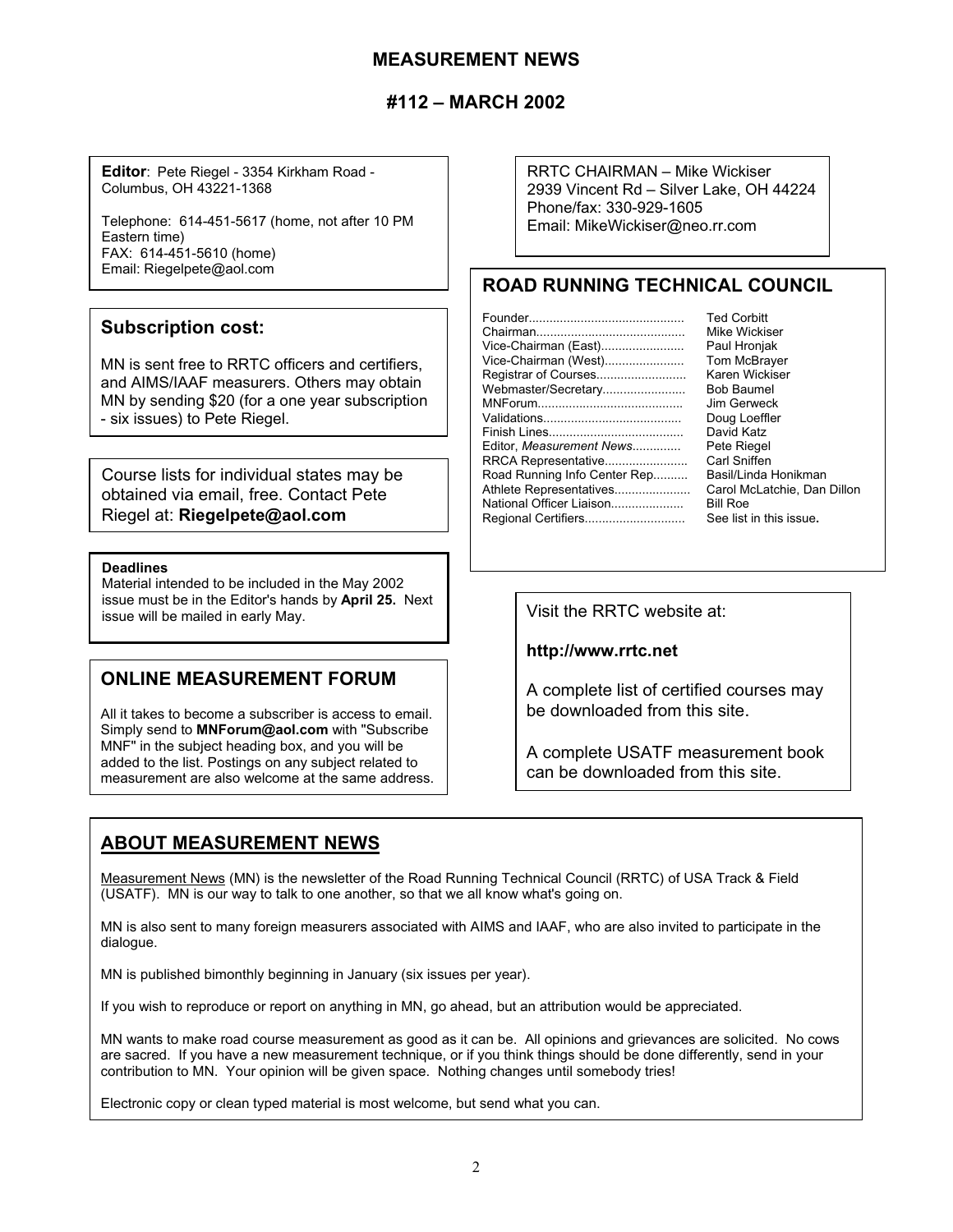#### **MEASUREMENT NEWS**

#### **Issue #112 – March 2002**

**\* \* \* \* \* \* \* \***

#### **Chairman's Clatter -** From Mike Wickiser

A few months back Ray Nelson; certifier for MA and RI was hit by a car while measuring a race course. Ray was pretty banged up with a tear in his lung and several cuts and bruises. He is recovering but the question of insurance for measurers was raised. As I understand it, insurance coverage is provided to USATF members while measuring a course for a sanctioned race. There is also coverage for IAAF course measurement. Explanations of supplemental insurance for course measurers are included in this issue. My thanks to Phil Stewart for raising the question and to Pete Riegel for getting the international IAAF info.

There has been a flurry of discussion recently over the course list. This continuing saga over Y2K and leading zeros has brought about a few changes. A column has been added to the master course list for YEAR of CERTIFICATION. That new column can sort the list so that the chronology is maintained. I have included the new Year of Certification column in this issue's new certifications. Since the "YEAR" column is pretty much a given, and the width is a concern for MN, it will probably not be included in future issues. The concern over loss of leading zeros from the certification code has also been addressed. This happened most noticeably when the LDR search engine was used. Basil Honikman maintains the LDR search engine. By sending him the original Excel file with all active courses, there is no need to reformat from a downloaded text file and the complete course ID code number now shows up.

One other change is being worked on at this time. A search engine for the RRTC web site is being looked into. With our own search engine, it should be possible to add enhancements to suite RRTC's needs. It may be possible to pull up non standard distance courses, something New Englanders should appreciate, or even look at all the active courses for a given state. Since this project is being developed, let me know if any one has ideas for changes or enhancements.

Bill Glauz noticed a couple of 1999 courses that weren't listed. He notified me and made copies for Tom McBrayer and for the Registrar. These courses are included in this issue of MN. They will be included in the Active and Master course lists. As good as the USPS is, the mail does get lost from time to time. Last year I got an empty envelope from Tom McBrayer. That envelope HAD contained several certificates. Tom had copies of course but it was necessary to determine which certificates had been lost. If I hadn't received that torn and empty envelope, quite a few certified courses would have been omitted.

2001 ended two months ago and 2002 course certifications are coming in so certifiers clear your desks and get any of those certificates in the mail to your Vice Chairman and, please check the new course listing regularly.

Wike Warner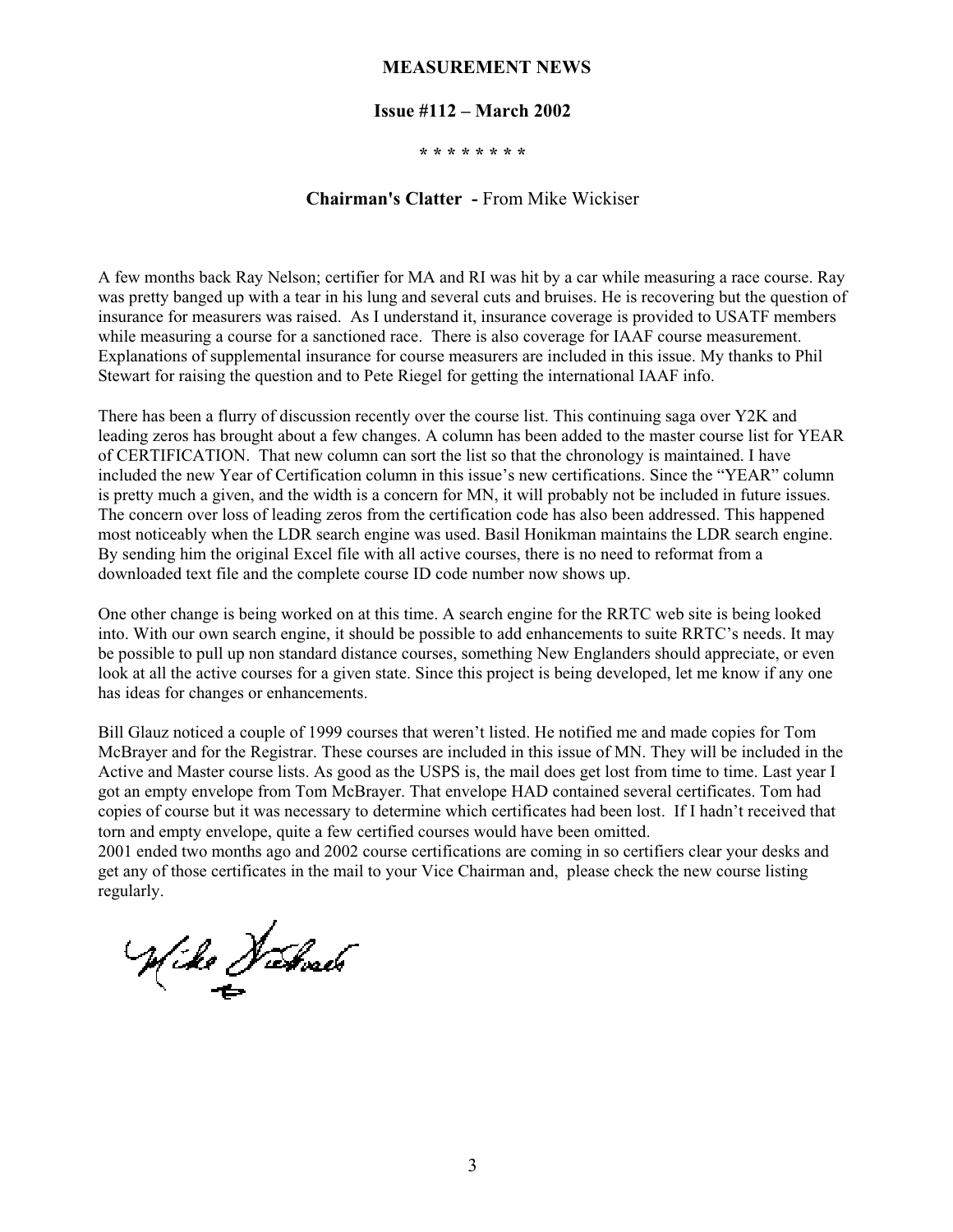## **Japan Journal**

*By Dave Cundy, IAAF/AIMS Course Measurement Administrator, Asia & Oceania*

I had my first experience of measuring in Japan during an intensive 17 day period from mid-November through to early December. I arrived in Tokyo on the morning of 17 November with the following itinerary - Tokyo Women's Marathon on the 18th; Lake Kawaguchi Marathon on the 20th; Kobe Half Marathon on the 23rd; Amagasaki Half Marathon on the 25th; a side trip to Cambodia to measure the Angkor Wat Half Marathon on the 28th; then back to Japan for the Fukuoka Marathon on the 2nd December.



Mr Iizuka (standing on tape) with Dave crouching behind him, taking notes.

It was a rewarding experience, providing me with an opportunity to work with Japan's only Grade A measurer, Mr Iizuka, and a number of Grade C measurers, who I was assessing with a view to recommending some of them for upgrading to IAAF Grade B measurers. I was fortunate to be accompanied by Mr Yoshi Nakagawa during my first four measurements. Although not a measurer, Mr Nakagawa had a good understanding of both measurement procedures and English, so he was able to use his interpreting skills to help settle a number of differences during post-measurement meetings.

#### **Tokyo Women's International Marathon**

Pete Riegel was the last international measurer to ride this course, doing so back in 1996. The course is used for three events - Tokyo Men's International in February; Tokyo/New York Friendship Marathon, also in February but not to be held in 2002; and the women's marathon which I was to measure on race day.

As always in Japan, arrangements for the Tokyo measurement were first class. The same format was followed for each of my measurements - a measurement meeting, measurement of a calibration course and a course tour on the afternoon preceding measurement day, then the standard

measurement practices on measurement day with another measurement meeting following the measurements to compare results and discuss adjustments. On each occasion in Japan, I was joined by three Grade C measurers.

At our pre-measurement meeting, we always agreed on the order for the riders. Generally I rode at the rear so that I could assess the riders ahead of me. It also did not make sense for me to be the lead rider because I was not familiar with the courses.

It is common practice in Japan to do the official IAAF/AIMS measurement on race day but, for me, this was a new experience. The plan is to measure just ahead of the lead runners, in most cases this being 3-4 minutes, although I was looking over my shoulder on a few occasions as we were delayed because of late road closures.

Road closures in Japan are quite different to those I experienced in Sydney for the Olympic Games. There we had the roads locked down at least one hour before the start gun. In Japan, it was indeed a rolling closure with traffic being cleared just minutes ahead of the lead runners and heavy traffic again lined up behind the police bikes at the tail of the field, putting what I would have thought a fair bit of pressure on the last runner!

One obvious advantage in a race day measurement is that you do get to measure under race conditions, so generally I was very happy that I had experienced the best possible ride on a particular course.

My only concern with this measurement was the precalibration process. First, it was undertaken at 10.05am to allow us to measure the start/finish sections of the course within the 1964 Olympic Stadium, and clear the track before preparations were finalised for the race start at 12.10pm. As I anticipated, we finished the Stadium measurements by 11am. The plan was not to calibrate again until after the race, but I did squeeze in another calibration ride immediately before the race start. I had to insist this was necessary because our initial pre-calibration was undertaken in heavy traffic and we had no option other than to do our four rides in the same direction. When measuring the 400m course on the previous day, I had assumed we would have had road closures, or police assistance, so I did not foreshadow this problem.

The calibration course was on the actual marathon route, just prior to where the runners returned to the Stadium. This made the post-calibration easy because we were able to do this while the road was still closed.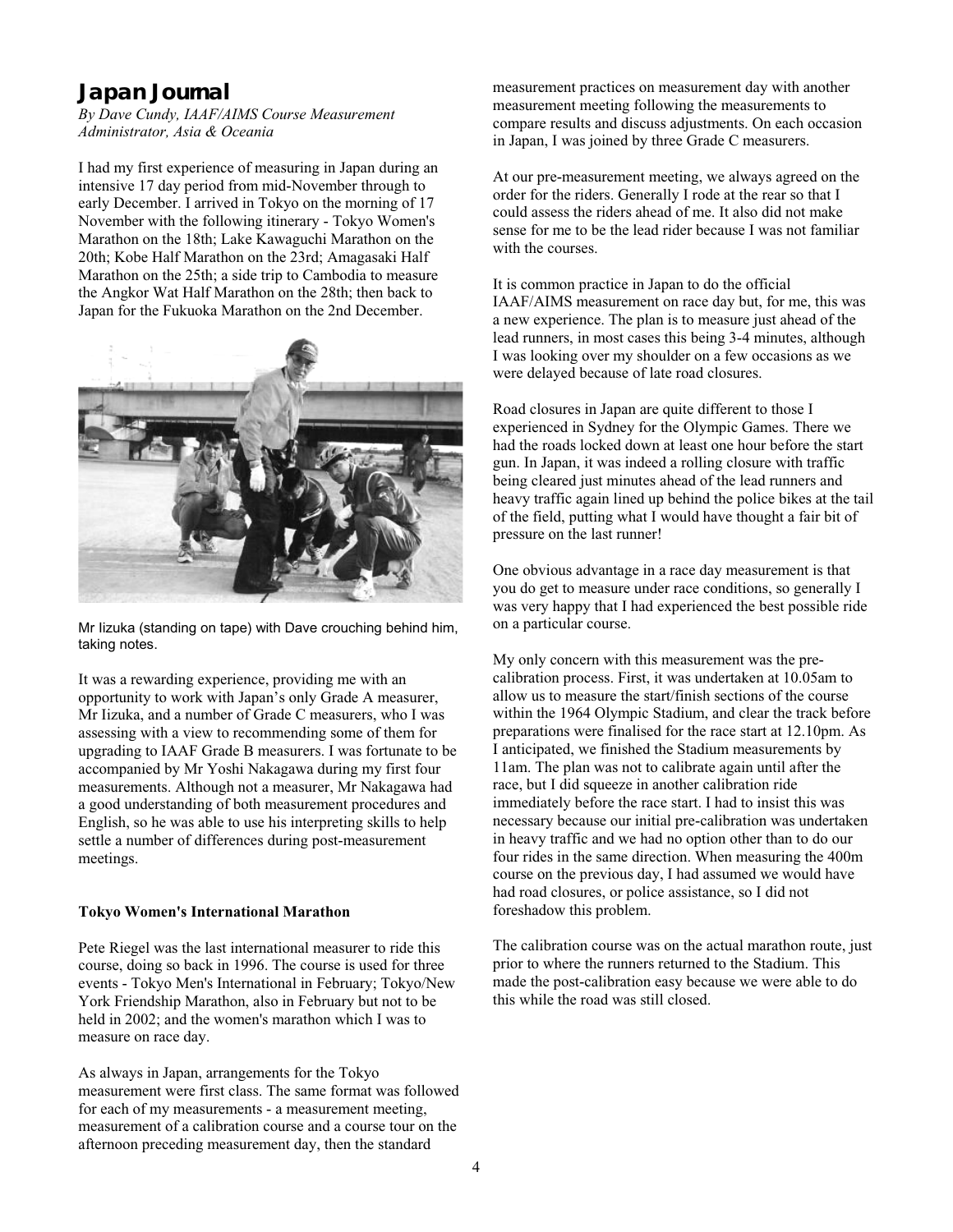

In Tokyo the order of riders and measurement results (all measurements throughout the trip include the SCPF) were as follows:

Kazunori Hiratsuka - 42.191 kms Mitsuo Iimura  $-42.193$  kms Dave Cundy - 42.183 kms Hideaki Karikomi - 42.180 kms.



The measuring group in the Olympic Stadium.

Whereas the measurements provided good agreement, the follow-up meeting took a little more time to reach similar agreement. My immediate assessment was that the 2001 course met international standards as it was at least 42.195 'real' kms but an additional 15 metres should be added in future years to ensure the full SCPF is incorporated. Mr lizuka was able to advise through our interpreter, Mr Nakagawa, that he had been trained to average the four measurements and then adjust in accordance with that outcome. In this case it made minimal difference but I was keen to resolve this issue in the knowledge that I had another five measurements ahead of me.

In the end we agreed to settle the adjustment for future years after reference to my international counterparts. I have

always been happy to look at these matters on a case by case basis but I sensed the Japanese wanted a hard and fast rule and were not keen on my flexible approach. I was also interested in how others would adjust in these circumstances.

Of course, it is always difficult to explain that a course was long enough today but should be lengthened next year, even without the problems of language.

#### Lake Kawaguchi Marathon

At midday on Monday we left the Akasaka Prince Hotel in Tokyo and drove to Lake Kawaguchi, at the foot of Mt Fuji. A truly spectacular setting for a marathon. In the afternoon we laid out the standard 400m calibration course, surveyed the marathon course and discussed arrangements for an early measurement on Tuesday. This time it was not a race day measurement, and we had no police assistance, so we were in for a more difficult time.

Our problems started immediately after our 6.15am calibration ride. As we set out on the marathon course, I took up my position as fourth rider. The first three riders left the car park area at the start line and immediately crossed to the left of the road to ride with the traffic. At the rear I took it more slowly and started to cut each corner, picking the gaps between the cars which were travelling in both directions. After all, I had been told on the previous day that runners had access to the full width of the road around the lake.

I quickly advised the people in the vehicle trailling me to go ahead, stop the other cyclists, who by now were a long way ahead, and ask why they were not taking the shortest possible route. We eventually regrouped in the car park and much discussion followed. I was indeed fortunate to have Mr Nakagawa to act as my interpreter. Even with his help, at one stage we were going to abandon this measurement because it was too risky to measure the shortest route. After some time I was advised that the runners actually do run on the left side of the road, with traffic running on the other side during the race. Mr Nakagawa advised that he was mis-informed the previous day and had given me incorrect information.

At least this gave us a solution and we went ahead with a dangerous, but spectacular, measurement. During the early kilometres we were fog bound but eventually the fog did lift. the temperature rose above zero Celsius, and the sun came out to highlight the symmetrical slopes of Mt Fuji and the brilliant autumn leaves of the trees on the surrounding hills.

Our results, in rider order, were:

Naoki Kobayashi - 42157 Yoshitaka Kuwahara - 42109 Misuo Iimura - 42120 Dave Cundy - 42156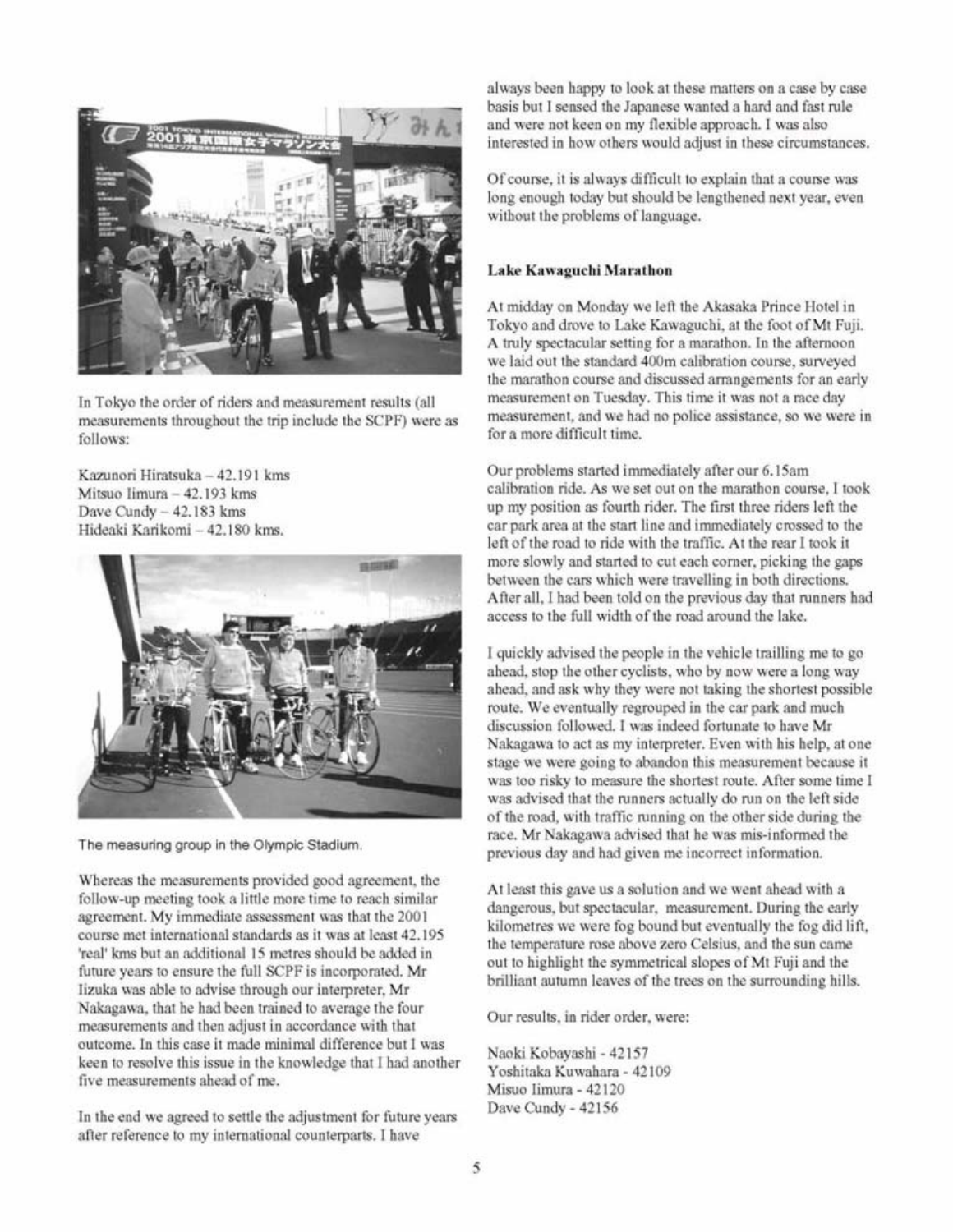My post-calibration constant actually increased by 40 counts, despite a rise in temperature of 12C degrees. Obviously I had a slow leak so I explained to the Japanese that my measurement must be discounted. If my measurement was not to be considered, I also explained that Mr Kobayashi's measurement should also be discounted because of the similarity in our results.

After considerable discussion, I agreed to average the two lowest measurements, giving us the result that the course was 80.5 metres short. If we had accepted the lowest measurement, the course would have been 86 metres short. We had to have an immediate solution because the course needed to be adjusted as the race was on the following Sunday.

The adjustment caused further difficulties because there was insufficient room at the start, finish or turn point to add 80.5 metres. Eventually a solution was identified - re-route the first lap (it was a two lap course) slightly at one point to make up as close as possible to the 80.5m, then adjust the start line by a few metres, if necessary. As we had to catch a bus back to Tokyo, I was unable to oversee this adjustment and it was left to the local measurer, Mr Kobayashi, to make the adjustment using a steel tape. He was to prepare a report outlining these changes. When I receive a copy of this report, I will be able to assess the changes and, if appropriate, issue a certificate for the 2001 race.

#### **Kobe Half Marathon**

After an overnight stay at the Shinjuku Washington Hotel in Tokyo, I was on the bullet train to Osaka on Wednesday morning. I was met at the Osaka station and we transferred by train to Kobe, a city in its own right but really an adjoining suburb of Osaka. Here I had a 24 hour break before our pre-measurement meeting and calibration measurement on Thursday afternoon.

This gave me an opportunity to explore Kobe, which was devastated by earthquake in 1995, with some 40000 people losing their lives and 250000 losing their homes. The Kobe Half Marathon was part of the Kobe 2001 celebrations to show the world that Kobe has recovered from the devastation of 1995.

During our calibration measurement, I finally understood why I could not always convince the Japanese to nail the end points of their calibration courses. Mr Nakagawa explained that the Japanese always have many helpers (I counted 16 on one occasion) and they generally use these helpers to measure fresh calibration courses immediately prior to a measurement. We taped each end and removed the tape when we were satisfied that there was no longer any need for the calibration course.

The Japanese also used an interesting technique when laying down their calibration courses. They would tension the steel

tape, mark the masking tape, then release the tension. After giving the steel tape a few shakes, they would tension again and mark the masking tape, always using a small ruler to accurately make their marks. They would repeat this process a third time if they did not get 100% agreement when tensioning the steel tape the second time. To my mind, this provided two measurements of the calibration course.

Our measurement of the half marathon was to be done in the early hours of the following morning (Friday) to avoid the heavy traffic. We met at 2.45am to calibrate before setting out on our measurement at 3.30am. Again I took up position at the rear of the group of four. All was incident free until around the 12 km mark when I punctured in the back tyre. Normally this would not be a drama except on this occasion the Japanese, who normally have all bases covered, had no spares so I had no option other than to load the bicycle and watch the Grade C measurers complete the measurement.

The measurement ceased at the 21 km point as the final 97.5 metres was to be measured by steel tape at the time of setting up the finish area. It was in a hotel courtyard and we did not have access to that part of the course on this particular morning. The C Grade measurers did another good job, providing the following data:

Toru Ikeda – 21.018 kms Yoshiki Matsukawa – 21.009 kms Kimitake Ueda – 20.998 kms

We agreed that we would accept Mr Ueda's data and the turn point, situated near the 16 km mark, would be extended by one metre.

#### **Amagasaki Half Marathon**

Like Kobe, Amagasaki is basically a suburb of Osaka. On Saturday morning, accompanied by Mr Nakagawa, we caught the train to Amagasaki, which was only about 20 minutes back towards the city of Osaka. At our measurement meeting in the New Archaic Hotel, I discovered that a significant proportion of this course was on dirt roads. Fortunately the dirt section was out and back along a river bank and was closed to traffic. We agreed to measure a 400m calibration course on the dirt, calibrate our bicycles, measure the approximately 10 kms of dirt road, and re-calibrate on that afternoon. As it was already 3pm, we moved quickly and completed this task in the fading light.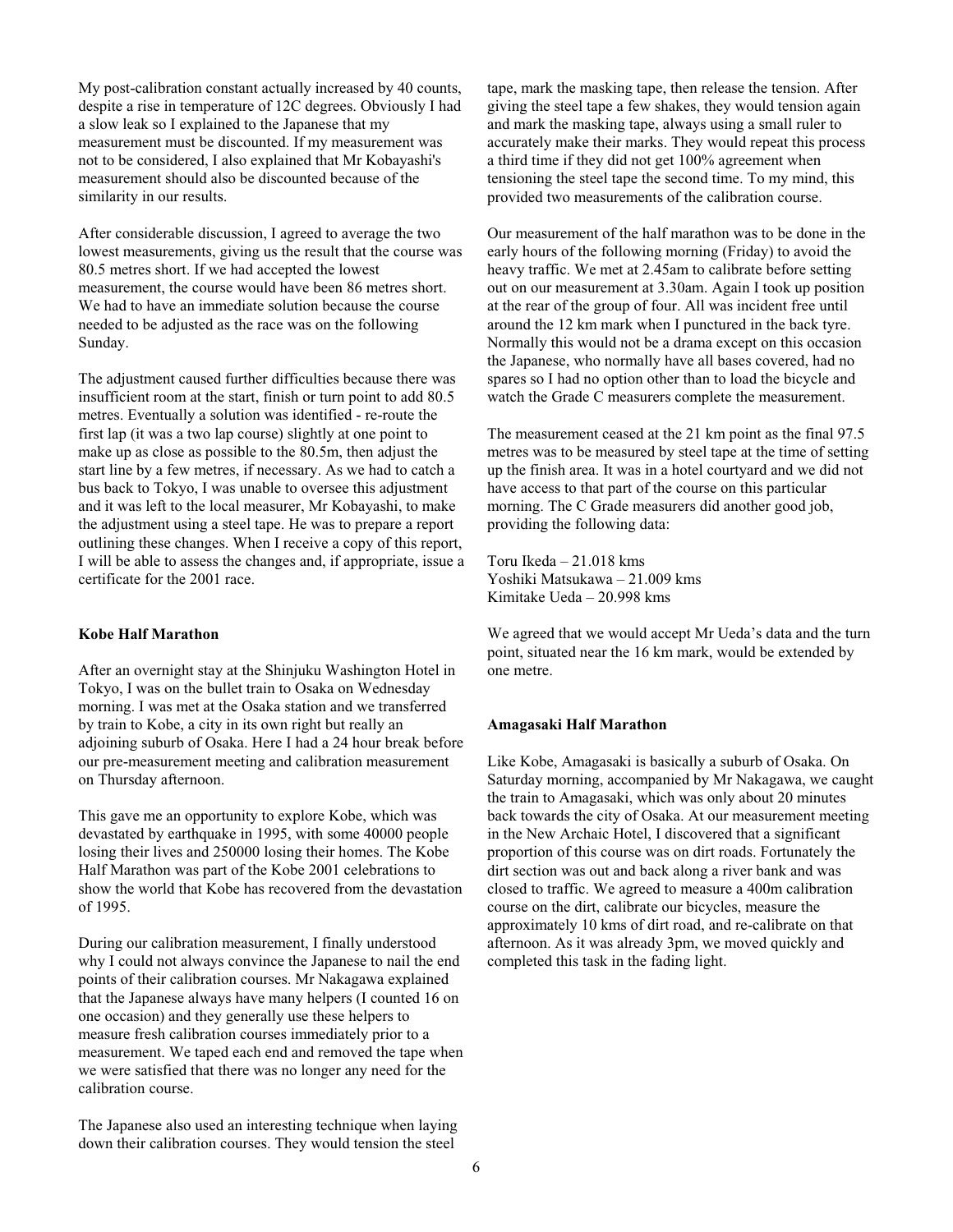

Gettting set to measure the dirt calibration course.



Carrying the tape between measurements.

On Sunday morning we laid out a 300m calibration course on the sealed surface, using a back street near the Stadium where the event was to commence later that morning. As we did not have the traffic problems of Tokyo, we were able to calibrate much closer to start time, go to the start line, measure out of the Stadium and wait on the roadway outside the Stadium until immediately prior to the race start at 10.30am.

This was a point-to-point course and we had an easy ride of not much more than 10k, omitting the dirt section which ran from about 8 to 18k. To my relief, I completed both rides

without puncturing so we were able to compare the data from four measurers:

| Measurer   | Dirtout | Dirt back Sealed |                                             | Total |
|------------|---------|------------------|---------------------------------------------|-------|
| Toru Ikeda |         |                  | 5.055 km 5.052 km 10.972 km 21.079 km       |       |
| Nishida    |         |                  | 5.053 km   5.052 km   10.976 km   21.081 km |       |
| Matsukawa  |         |                  | 5.054 km 5.050 km 10.970 km 21.074 km       |       |
| Dave Cundy |         |                  | 5.052 km 5.051 km 10.967 km 21.069 km       |       |

After considerable post-measurement discussion, I accepted the 2001 course based on the average of all four measurements, which gave a distance of 21.076 kms. Again I indicated that I would like to float these results with my international counterparts but I did recommend that the course be extended by no less than 21.5 metres in future years. This measurement demonstrated the risk associated with relying on race day measurements.

#### **Angkor Wat Half Marathon**

On the following Monday morning I left Osaka to fly to Cambodia, travelling via Bangkok to Phnom Penh. I was joined by a team of Japanese who worked for the 'Hearts of Gold' foundation who were responsible for the organisation of the Angkor Wat Half Marathon. This race is a charity event, raising money for the victims of landmines. Also in the group was Francis Kay, a good friend from NZ who had travelled to Amagasaki and Angkor Wat to photograph participants for his Marathon-Photos.com business.

We had a stopover on Monday night in Phnom Penh, just enough time to have a quick look on Tuesday at this city which is still recovering from the atrocities of Pol Pot in the 1970s. We then caught an evening flight to Siem Reap, the site of the Angkor Wat Half Marathon.

On Wednesday we laid out the regulation 400m calibration course, then rode one of the most spectacular courses you would find anywhere in the world as it wound its way through the ancient 8<sup>th</sup> and 9<sup>th</sup> century temples of Angkor Thom and Angkor Wat.

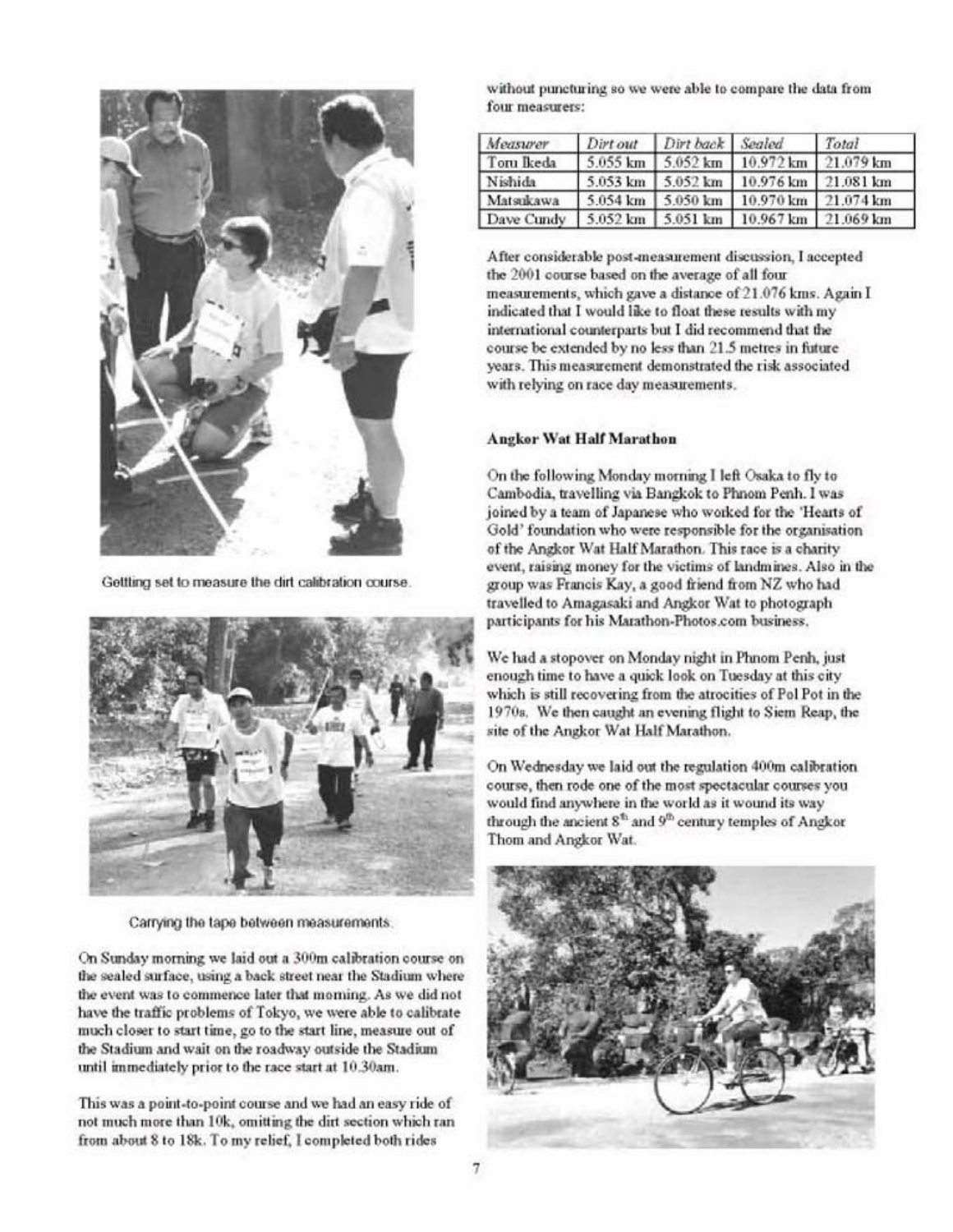I was joined by Toru Ikeda, with whom I worked quite closely at Kobe and Amagasaki, and Pov Hoc. Pov was from Phnom Penh and had attended a seminar that I conducted in Indonesia in 1999. I was pleased to find that he was praticising the skills that he learnt in 1999.

We had an interesting ride, managing to avoid elephants, monkeys and the hundreds of motor scooters that invade the roads of Cambodia. It was my understanding that we were measuring the same course as was certified in 1996 so it came as a surprise to find that my measurement found the course to be 1388 metres short, with Mr Ikeda providing good agreement:

Toru Ikeda – 19.716 kms Dave Cundy – 19.710 kms Pov Hoc – 19.761 kms

I had noted that Mr Hoc rode a very loose line so I was satisfied that the course was significantly short. We had already measured the 400m calibration course twice, but we did a third check just for safety. No error was revealed. I rode the bicycle over one length of the 50 metre tape that we were using, and compared this to a full ride over the 400 metre course. Again, a good comparison.

According to my data, the 5 km splits were 4.613 km; 4.659 km; 4.670 km; and 4.701 km. This points to a possible calibration error in 1996 but I have since checked that data and there is no obvious error. I haven't got to the bottom of the problem but I now suspect that the turn point, which falls between the start and 5 km has been incorrectly marked and possibly each 5 km mark has also been misplaced. Reference points are difficult with few obvious references in the jungle surrounds but I do have some reasonable references for the future.

We spent the following day, Thursday, riding the full course again and making very significant adjustments using calibrated bicycles. I was to have a free day on the next day (Friday) before an overnight flight to Bangkok and Fukuoka but, in between playing tourist at the temples, I documented some key points and continued to scratch my head as to why the 2001 measurement provided such a different outcome to the 1996 measure.

#### **Fukuoka International Marathon**

I arrived back in Japan on Saturday morning with just one more event to complete, the 55<sup>th</sup> Fukuoka Marathon. We followed the same procedures, measuring a 400m calibration course, with police assistance, on Saturday afternoon, then driving the famous Fukuoka course.

As was the case in Tokyo, we had to pre-calibrate relatively early on Sunday. Arrangements had been made with the police to provide assistance as we rode the calibration course at 8.45am. I counted 11 police patrolling the traffic as we

rode up and down the calibration course. I immediately understood why the arrangements put in place to calibrate at this time could not be easily changed!

Following the pre-calibration, we measured the start and finish sections within the Stadium, completing this exercise by 10am. Then we had to park the bicycles and wait for the 12.05pm race start before we could continue the measurement on the roads. I would have liked to fit in another set of calibration rides but this was not possible.

The measurement during the race was again uneventful, other than my concern that, if the Olympic and World Champion Abera was on world best pace, he would be within 90 seconds of us at the 25 km mark. Fortunately he was running with the pack and the pace was slightly slower!

We did have one interesting post-calibration. Mr In's working constant was 11012 and his finish constant 10939. The temperature had increased by 5C but this went nowhere near explaining the huge decrease in counts. He was using a relatively new bike which was a cross between a mountain bike and a tourer. It had conventional tyres, not the big knobbly tyres often used on mountain bikes.

There seemed only one explanation for this very significant change. I had noticed that an acquaintance of Mr In had approached him in the time between our Stadium measurement and the race start. He had with him a pump, which he offered to Mr In. Mr In did use this pump on his rear tyre but I suspect that the acquaintance may have already found the unattended bicycle (we had left the bicycles within the Stadium track) and already pumped up his front tyre, without Mr In's knowledge. I'm awaiting clarification to see if my suspicions provide a legitimate explanation for the behaviour of the tyre.

I did recommend that Mr In use his working constant to calculate the distance of our Stadium measurements (start and finish) and his finish constant to calculate the out of Stadium sections. In fact, I thought this a reasonable outcome as we had pre-calibrated at 8.45am, then immediately measured the Stadium sections. We then waited until 12.05pm before commencing the road measurement, and post-calibrated immediately after we got back to the Stadium entrance. In the circumstances, I thought Mr In's figures would prove interesting. Although it was tempting to suggest each measurer calculate in this fashion, I did resist complicating my final measurement exercise while in Japan and I, and the other two measurers, calculated in the standard international way. Here's how we performed:

Ryushi Kajihara – 42.157 kms Hiromichi In – 42.151 kms Kazunori Haratsuka – 42.160 kms Dave Cundy – 42.156 kms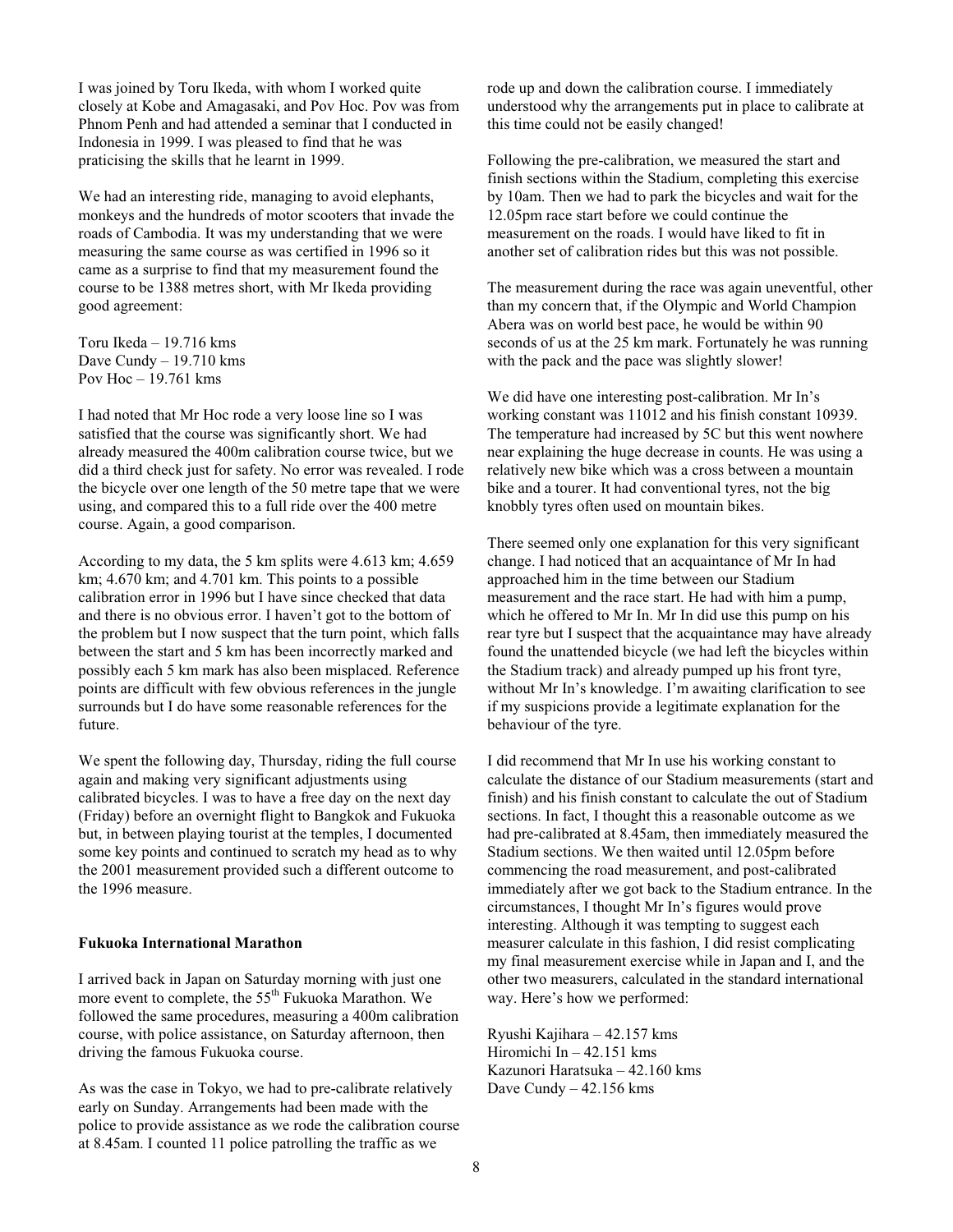Again, very good agreement – a sign that the Japanese Grade C measurers were riding a tighter line each time they had an opportunity to measure. Out of interest, I did calculate the length using my data but following the process I suggested for Mr In. My result  $-42.167$  kms.

These results demonstrated that the Fukuoka course had basically used up most of its SCPF. I did discover that the same three Grade C measurers had checked this course in 1998 with the following results:

Kajihara – 42.181 kms  $In - 42.202$  kms Hiratsuka – 42.180 kms

Unfortunately, despite these outcomes in 1998, no adjustment was made to the course. I understand this was because of the thought that the course, as measured, was at least 42.195 'real' kms.

The outcome of this measurement was that I accepted the 2001 course but recommended that the course be extended in future years. Again I undertook to check with my international counterparts to see what other measurers would do in these circumstances. My view was that we accept the shortest measurement – 42.156 kms (after discounting Mr In's data) – and increase the course in future years by 39 metres.

#### **Conclusion**

Comments on approaches taken in these measurements, particularly on what we should do in the circumstances where four measurers all find a course short of the full distance when incorporating the 'SCPF', are welcome.

#### **Supplement - Osaka International Ladies Marathon**

My Japanese experiences continued last weekend when I measured the Osaka International Ladies Marathon. Similar story - we had five measurers, measured in front of the race, then spent hours discussing the data through an interpreter! For the third time in Japan, I had a bike problem. This time it was a broken chain somewhere after 30k so I had to abandon my measurement because of the proximity of the runners. We had already measured from 40k to the finish, and stopped at 30k for a reference, so I had data for everything except 30 to 40k. I was able to make a temporary repair which at least allowed me to post calibrate so I did get some useful data. These were our results:

Rider 1 - 42191 Rider 2 - 42174 Rider 3 - 42184 Rider 4 - 42144 Rider 5 - 42174

I was rider 5 and I borrowed Rider 2's data from 30 to 40k. Up to my chain breakage, our data had been very close.

(Another way of looking at my measurement was I actually measured 32175 metres when it should have been 32195, but that assumes 30 to 40k was precisely 10k, and no measurer came to that conclusion). Also I had previously measured with rider 2 and found him to be one of the best of the Japanese C graders. As you see, after borrowing his 30 to 40k data, we got a perfect match!

The low measurement by rider 4 has me stumped. We measured in two steps. Early in the morning we pre calibrated, then measured from the start to 3.2k, then from 40k to the finish, then post calibrated. Later in the morning we pre calibrated, then measured 3.2k to 40k, then post calibrated again. With little temperature variation, there was minimal difference between pre and post calibration figures for all riders, right across the 4 calibration rides. Rider 4 got figures that agreed with mine for the early measurements but during the 3.2k to 40k section, he was consistently measuring up to 6 metres shorter for each 5k section. I was following him and he certainly did not take a tighter line at any stage.

Anyway, I chose to ignore his data and accept that rider 2 had the lowest measurement. This made the course 21 metres short so I recommended adding this distance in the future. Interestingly, if I averaged the 5 measurements, as is Mr Iizuka's strong preference, the course is 21.6 metres short. To date I have had no strong viewpoints (other than from Mr Iizuka) that my approach is not a reasonable one and I intend to continue with this procedure when I measure in Japan. My next measurement is the Nagoya Women's Marathon. There is another interesting sideline. The course seems unchanged from 1997, when Andy Galloway measured. On that occasion 3 measurers found the course short by 49m, 70m and 52m respectively. On that occasion Andy opted to average the 3 measurements and concluded that the course was 57 metres short. This was to be added at the start. In fact the start line had been adjusted by 31.27m, and not 57m. So, if they add 21 metres in the future, we have excellent agreement with Andy's team measurement in 1997.

Best wishes, Dave

Cundy Sports Marketing/B&Beyond Sydney www.bandbeyondsydney.com.au Ph: 02 4342 7611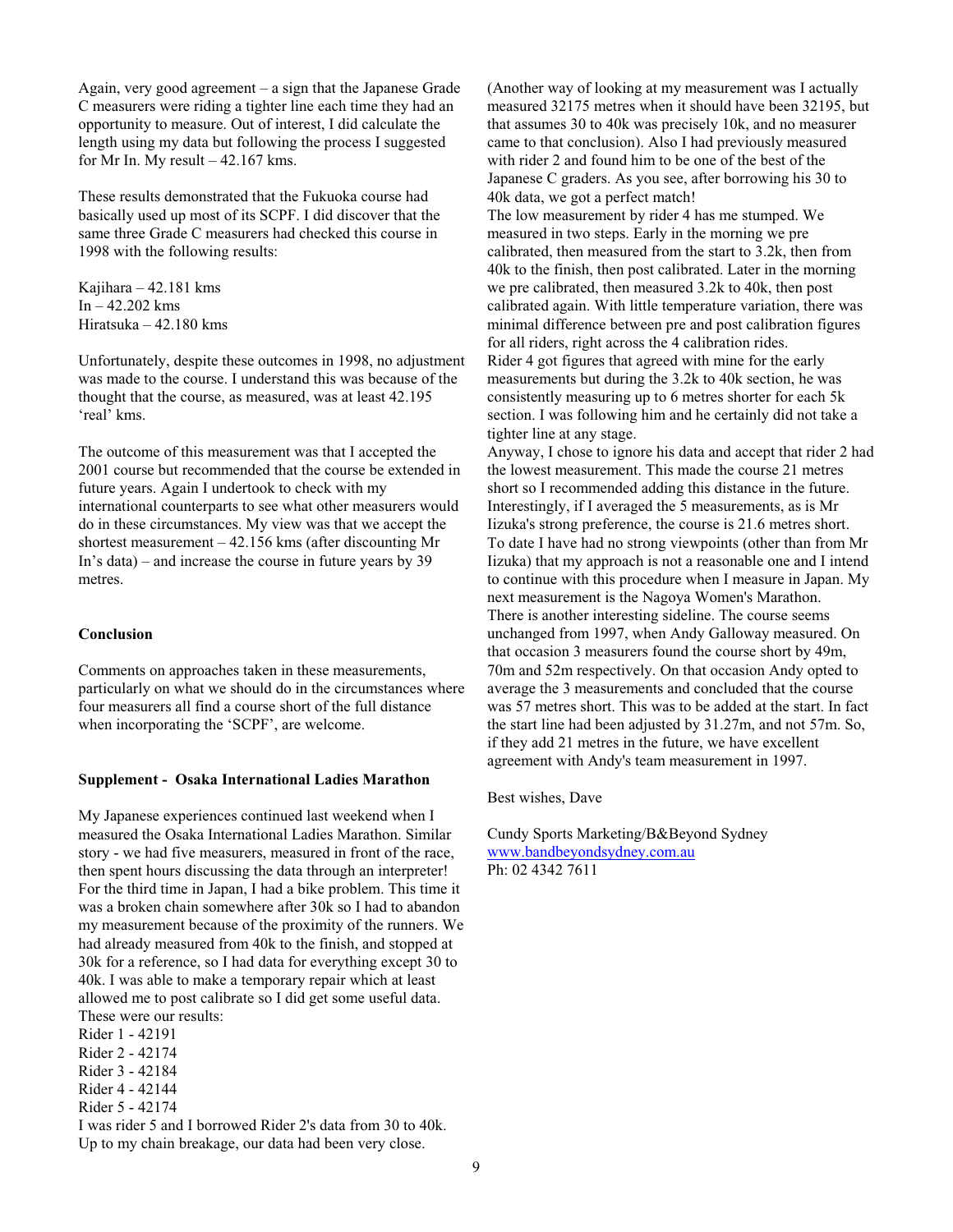# **A Satellite Speedometer** For Those on the Fast Track

Skiers who have long wondered how fast they are telemarking down the piste can now figure it out with a new Global Positioning System tool. Timex's Ironman Triathlon Speed & Dis-



tance System combines a G.P.S. sensor and a fullfeatured digital watch to enable skiers, joggers, bicyclists and even swimmers to track their speed, distance and pace accurately.

The G.P.S. sensor is strapped to the arm or waist; distance and time are calculated by

continually measuring the sensor's position against that of four satellites. The information, along with the updated time of day, is transmitted to the watch via radio waves, up to a distance of three feet. The company says that accuracy is better than 99 percent as long as the G.P.S. unit

has a clear view of the sky. In tunnels or under heavy foliage, accuracy drops to 95 percent.

In addition to other sports enthusiasts, the watch and G.P.S. combination is expected to be popular among horseback riders, by helping them determine how far the animal has been exercised. The system will be available in April, with models starting at \$200. Eric A. Taub



#### **SENT BY TOM MCBRAYER**

From New York Times, January 15, 2002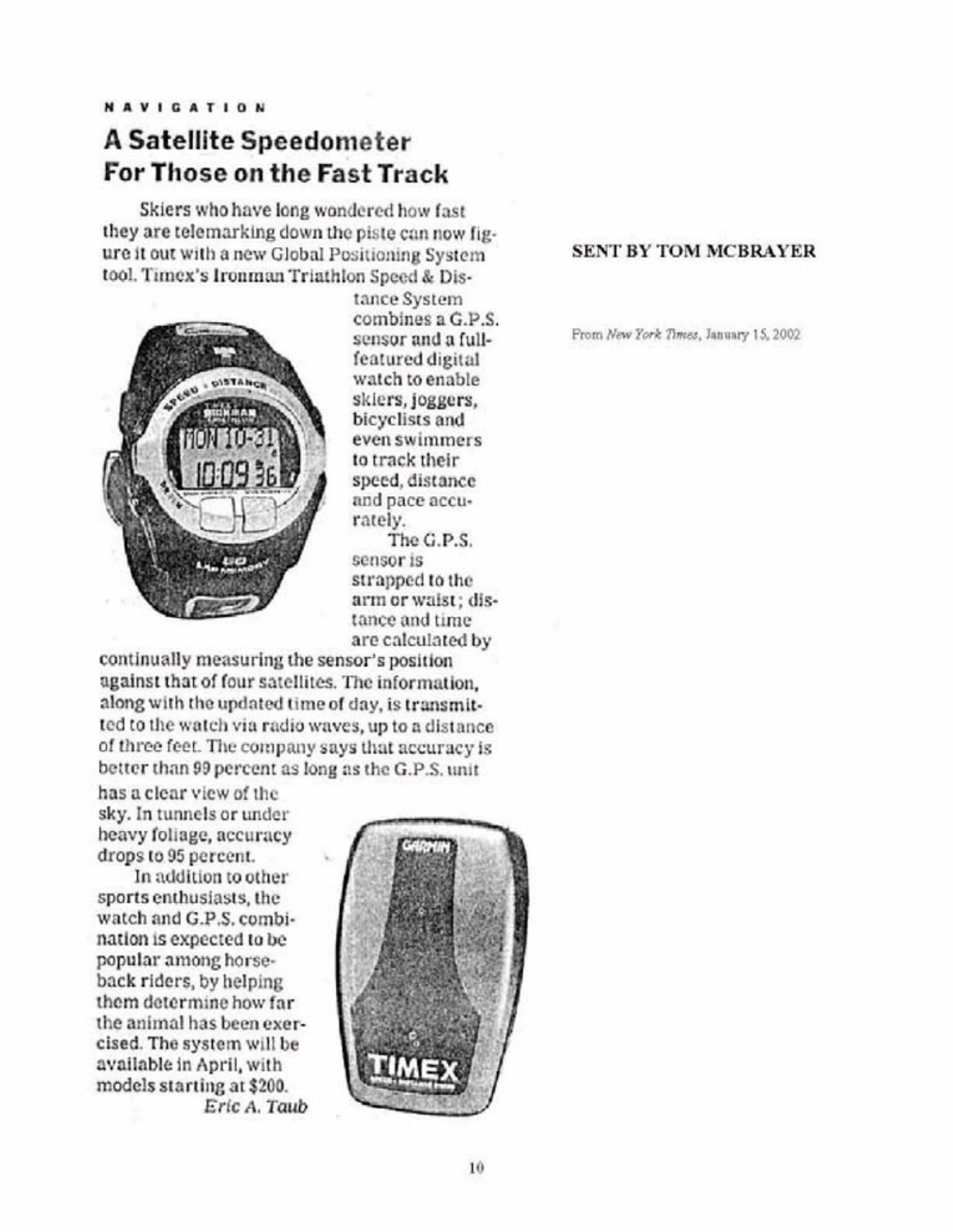#### **AN ENCOURAGING WORD**

In *Distance Running*, the AIMS/IAAF Magazine, January-April 2002, the following quotation appeared as the last part of *President's Message*, by **IAAF President Lamine Diack:**

"Both IAAF and AIMS seek to establish criteria for undisputed world bests for road running performances. Further down the road, we see the possibility of official IAAF world records for such performances."

## **CREDIT WHERE CREDIT IS DUE**

Subj:Measurement News Date:2/7/2002 1:06:36 PM Eastern Standard Time From:tgk@yescom.com.br To:Riegelpete@aol.com Sent from the Internet

Dear Peter Riegel,

We read in the November issue # 110 your article about the Measurement Seminar, for which we had the pleasure of your visit and valious support, and we appreciated you made it stand out on the cover.

As the organizers of the Interantional Volta da Pampulha Race, we wonder if you could publish, when you have an opportunity, that the mentioned Seminar was organized and financed by Yescom (Yescom has been chosen to be the official organizer of all street races by Rede Globo TV, for having a good work structure in the sports field). This Seminar was held estrategically in the same date as the race, and Rodolfo Eichler was the technical organizer and a great assistant for the event.

In addition, Yescom estrategically organized a Workshop for more than 100 women, which was a great success too.

We hope to repeat this success this year and count on you !! Thanks a lot.

Best Regards

Thadeus Kassabian Yescom

Dear Thadeus,

I will put your message in the March issue of *Measurement News*. It is important to show appreciation to the sponsors who make things possible.

Best regards, Pete Riegel

#### **JONES/OERTH COUNTER PRICE INCREASE**

Paul Oerth announces that due to increased price of counter components all counter prices will rise by \$5.00 effective April 1, 2002. See page 23 for details.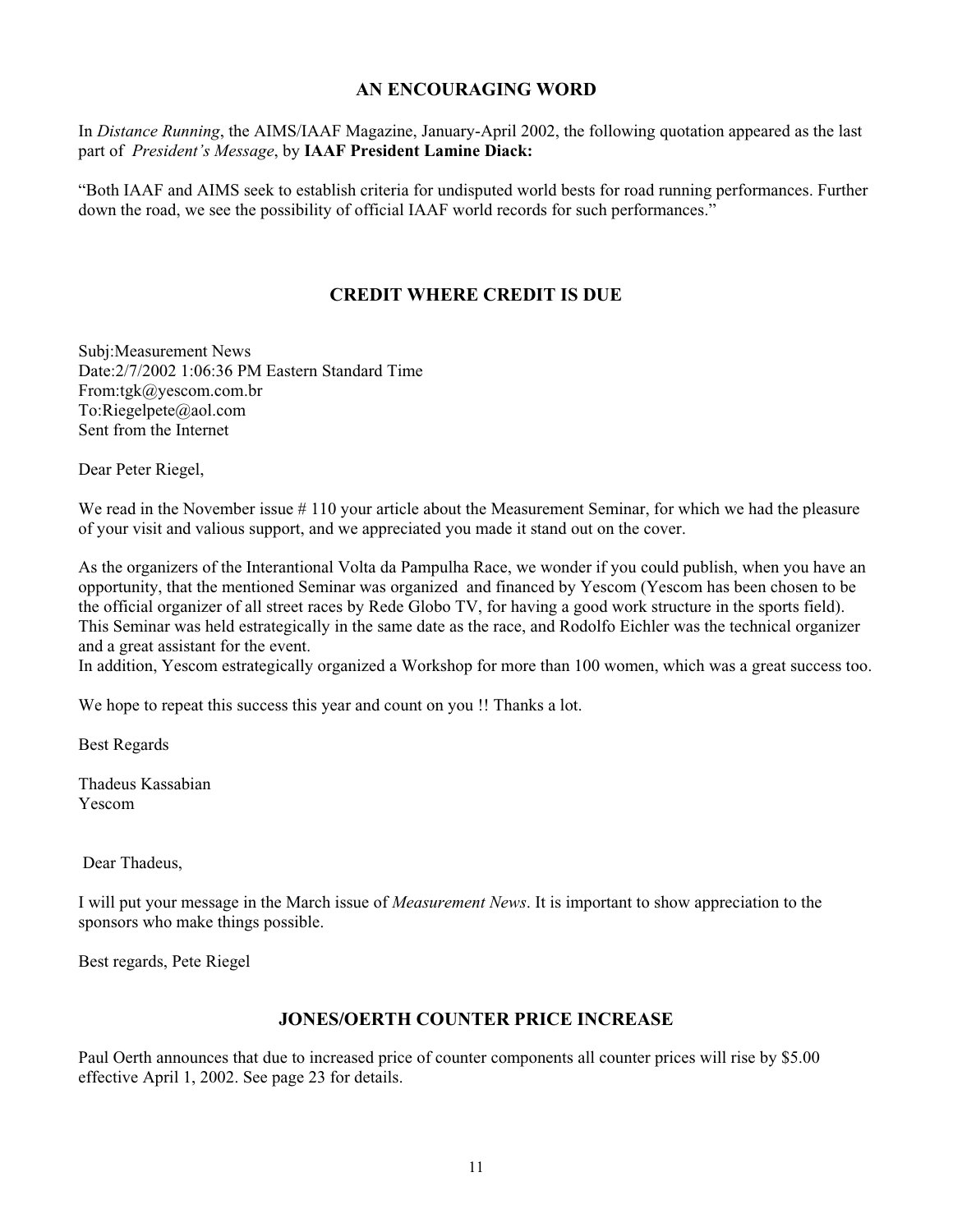

# **Course Measurement: Celebrating 2001's successes… …and building upon them in 2002!**

January 6, 2002

The first inquiry of 2002 regarding course measurement was on my answering machine on January 2, so any "off-season" there might once have been apparently is no longer. Not that I'm in any hurry to mount my bike in sub-freezing temperatures. So let's pause to digest an annual update on the world of course measurement, specifically as it applies to those who measure and administer courses in Illinois and Wisconsin.

This letter is being sent to measurers who have submitted a course for certification during the past few years, running organizations in Illinois, Wisconsin, and adjacent areas of adjoining states, as well as to individuals who have simply made an inquiry regarding course measurement over the past couple of years.

## **Statistics for 2001:**

In last year's update I buried the statistics a little bit, but this year they deserve some space on the podium.

- 99 courses certified in Illinois. (measured by 12 measurers) This easily erases the previous record of 83, which was set in 1998.
- 19 courses certified in Wisconsin. (measured by 8 measurers) The fourth highest course count ever in the Badger State, and not far behind the record 22 certified in 1986.

In previous years I have continued to put last year's numbers on courses that were measured last year- at least until the first course measured this year arrived. But for reasons that will be explained below, let's put a cap on 2001 and give ourselves a round of applause. Everyone who contributed to the above totals deserves one.

## **Lessons Learned in 2001:**

- *Use the right constants!* Remember that 5 kilometers is NOT 3.1 miles. 3.1 miles is a little less than 4989 meters so if you measure a 5K course as 3.1 miles it is SHORT. My suggestion to you: Dump the Imperial system and start thinking metric. Calculate your constant in counts per meter or kilometer instead of counts per mile. If you buy a steel tape to measure your calibration courses, buy a metric tape-30, 50, and 60 meters are common lengths. Any surveyor's supply store (including mail order and online) should have them, because the US Government now requires federally funded highway projects to be designed and built using metric units. Convert back to Imperial units for mile splits and those rare occasions when you measure a course defined in miles.
- *There are issues involved in measuring tracks!* Tracks can be certified for road events longer than 10000 meters but the procedures involved in measuring them are different. If you are tasked to measure a track, please contact me and I'll attempt to walk you through it.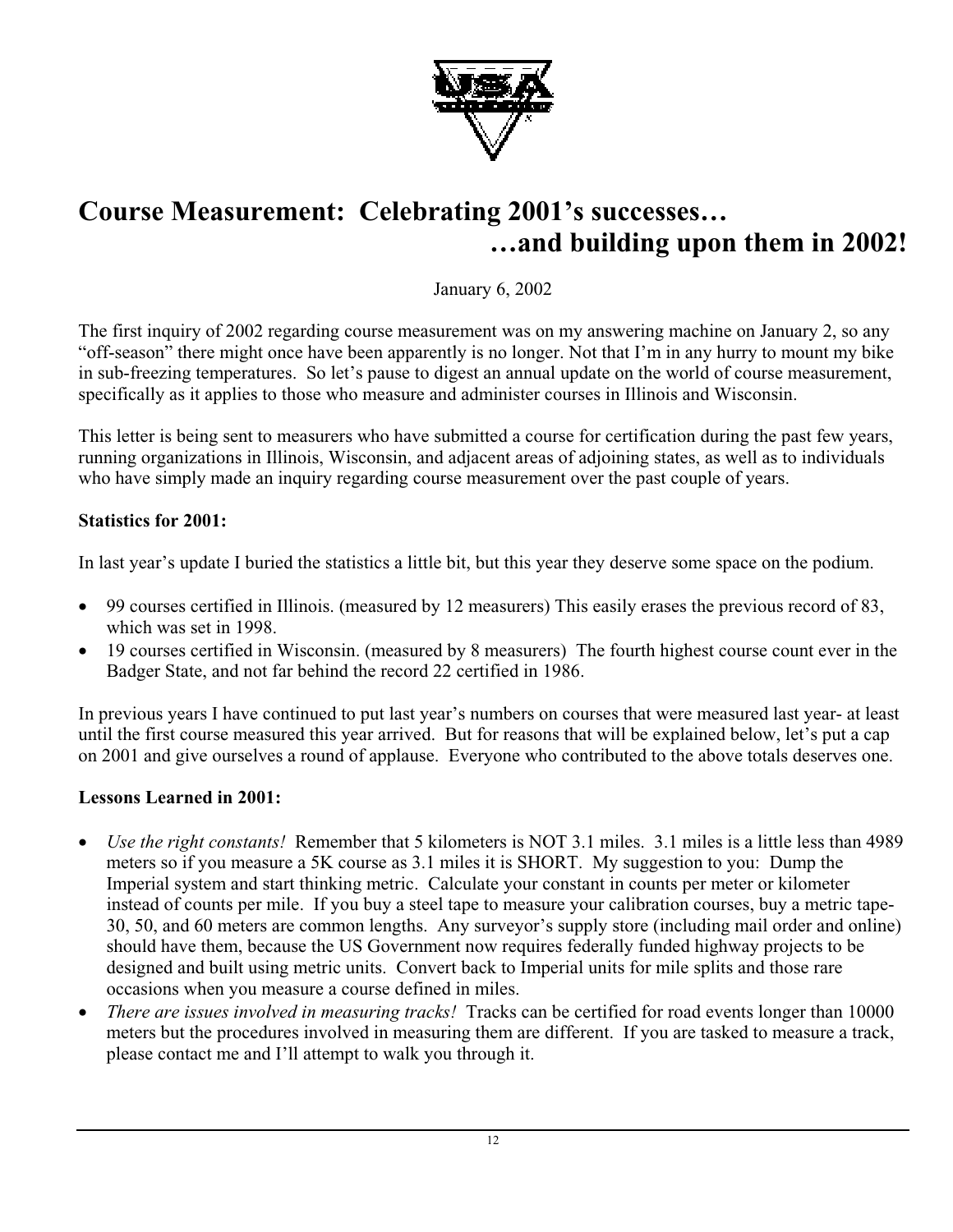- *Follow the SPR!* One course failed validation this summer, largely because the validating measurer was able to measure it a lot more closely than the original measurer did. Make sure you measure less than 30 cm (1 foot) away from the curb on corners and follow the tangents between corners. It's no fun having someone tell you that your course is short and the records set on it can't be adopted.
- x *It's OK to measure just part of a course- but be careful!* If, for example, you need to change only the first mile of a 5K course, it's OK to do so. There are a couple of ways to do this. One is to remeasure the affected sections of the course (twice, of course) and then measure the new course route (also twice), then add or subtract the distance at the start or finish, and adjust any intermediate split points that might also be affected. Be conservative when you determine how much you adjust the length of the course; if you are adding, choose the longest value for the length of the old course and the shortest value for the new course and if you are subtracting, choose the longest value for the new course and the shortest value for the old. Another way to do this is to measure (once again, twice) from a known point (such as an intermediate split) to the start or finish, and set that point anew. If you do this, you should have a copy if the measurement data on the old course, since you will need to be sure that the intermediate split point is in the correct place. Bottom line: if *any* of this is not clear to you, please contact me before you attempt to modify a certified course in this way. It's a lot easier to do that than to do anything like this twice.

## **Is there a shortage of measurers?**

Maybe. The following is true:

- The vast majority of Chicago area courses are measured by one of three people.
- There are areas of both Wisconsin and Illinois that are not well represented on the Certified Course List.

Even though, from the record numbers shown above, the supply of course measurers appears to be meeting the demand for course measurement, I remain concerned that we don't appear to have a lot of "bench strength". There is always a need for additional trained and experienced measurers. People's lives change, and they, for many reasons, enter and leave the course measurement community. There are good reasons why the above statements are true, but if there is someone in your running organization who can ride a bicycle, sketch a course map, and is not afraid of numbers, consider training them to measure courses. The updated course measurement manual is posted on the Internet at www.rrtc.net; if you don't have Internet access I'll send you a printed copy. If, after reading through the manual, you still have questions, please contact me. You might also, as a club, purchase a Jones/Oerth counter and a steel tape. Measure some of your club's running routes for practice- or better yet, certify them! Convince race directors in your area that a certified course adds to the quality of their event, and that the reasons they often give for not certifying courses simply do not measure up. And if you have race directors who aren't receptive, please give me their names and contact information, and I'll do what I can do.

## **Clarification of the USATF Road Running Technical Council (RRTC) Certified Course Renewal Procedure:**

This is taken directly from the RRTC website- and should serve as the final word on the subject:

*USATF certified courses expire after ten years from original certification. Course certificates issued prior to 2001 contain renewal language and may be renewed. Courses certified in 2001 and later may not be renewed.*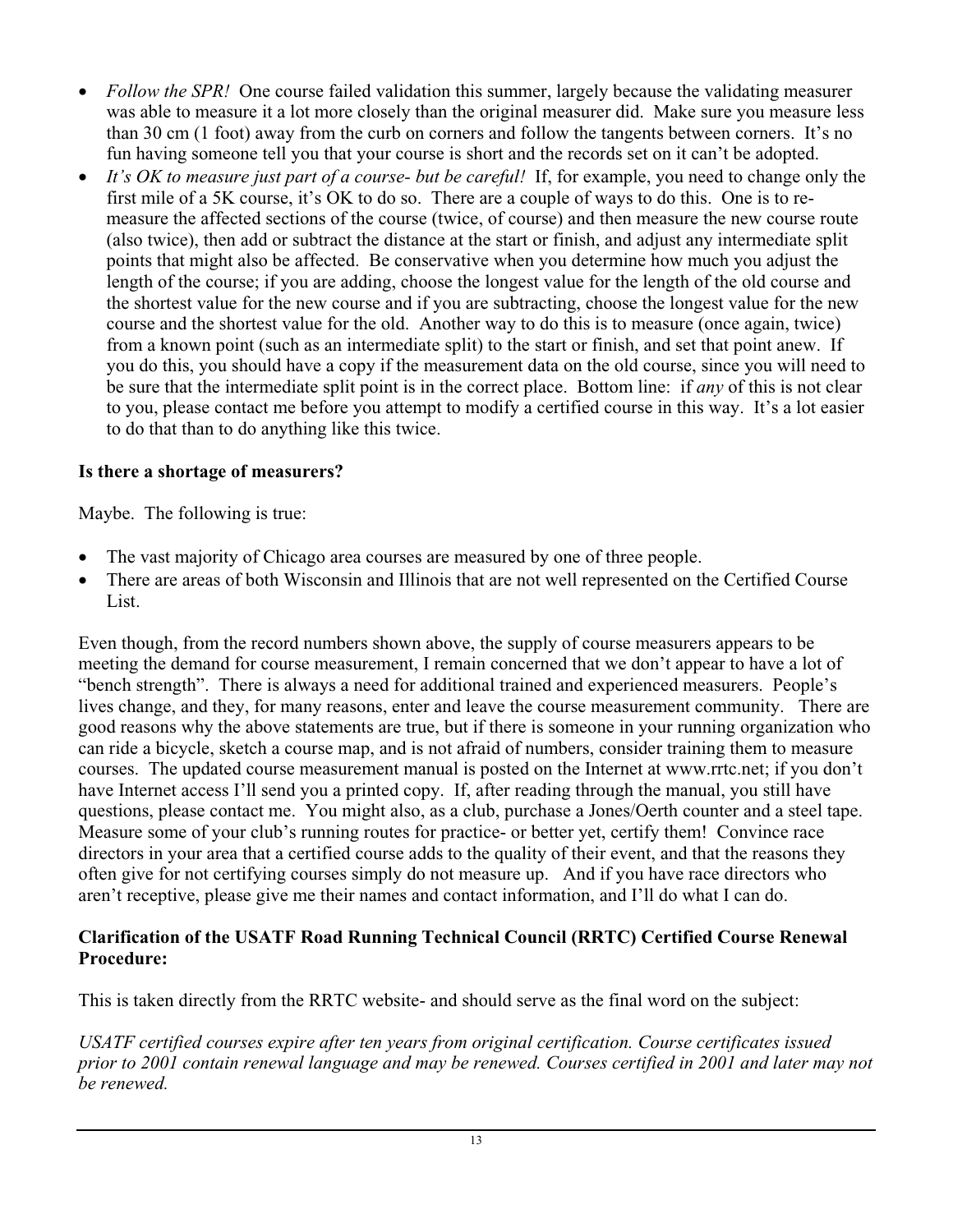*To renew an expired course, it is necessary to complete an Application for Renewal of Certified Course form. Forms are available for download at www.rrtc.net or from your regional certifier.*

*The renewal application states clear questions for the race director, original measurer or technical director (i.e., person in charge of setting up the course on race day) to answer.*

*The completed Application for Renewal of a Certified Course must be sent to the regional certifier along with a copy of the original certificate & map. Applications that are sent without original maps are not to be renewed.*

*Once the certifier is satisfied that the course is as originally measured for certification, he or she produces a new certificate for the course, using the original course number. Using the original number allows for historical identification and proper sorting of the course list.*

*The expiration date for ALL renewed courses is twenty years after the year of original certification but not later than December 31, 2011.*

*A 1985 course being renewed would expire at the end of 2005. A 2000 course renewal will expire December 31, 2011.*

How does this affect you, as a measurer or race director?

- Any course certified before the end of 2000 can be renewed for another ten years- or through December 31, 2011, whichever comes earlier, if the course has not changed.
- If a course is measured and the documentation postmarked between January 1 and the date of the event, because certifications expire at the end of the year 10 years after the date of certification, the course is considered certified for 11 runnings of the event.
- If a course is measured and the documentation postmarked between the date of the event and December 31, because certifications expire at the end of the year 10 years after the date of certification, the course is considered certified for 10 runnings of the event.
- If you measure a course in the fall for a race the next spring (which I encourage) and want to hold the application until January to take advantage of this quirk in the procedure, please feel free to do so, but you run the risk of not being able to correct a mistake before race day...
- If you send me the course renewal form, be sure to attach a copy of the original certificate, including the original course map. I will send you two copies of a new certificate (with the original course number) that incorporates the original map- and clearly states the expiration date of the course certification. Please note that if anything changes on the course map, a new certificate with a new number will be issued, and the course with the original number will be moved to the inactive list.
- There is no fee for a course renewal.

## **Elevation Data:**

Elevation data is necessary because the 'drop' in elevation from the start to the finish of a course determines whether or not it's record eligible. The best source for this data is USGS topographic maps, which are generally available at local libraries. Another source is www.topozone.com, a web site that has patched together almost 59,000 USGS topographic maps and is definitely worth a look. Don't worry about getting this data to the tenth of a foot. If you can estimate to the nearest contour interval on the map (usually 10 feet in Illinois and Wisconsin), you've done well.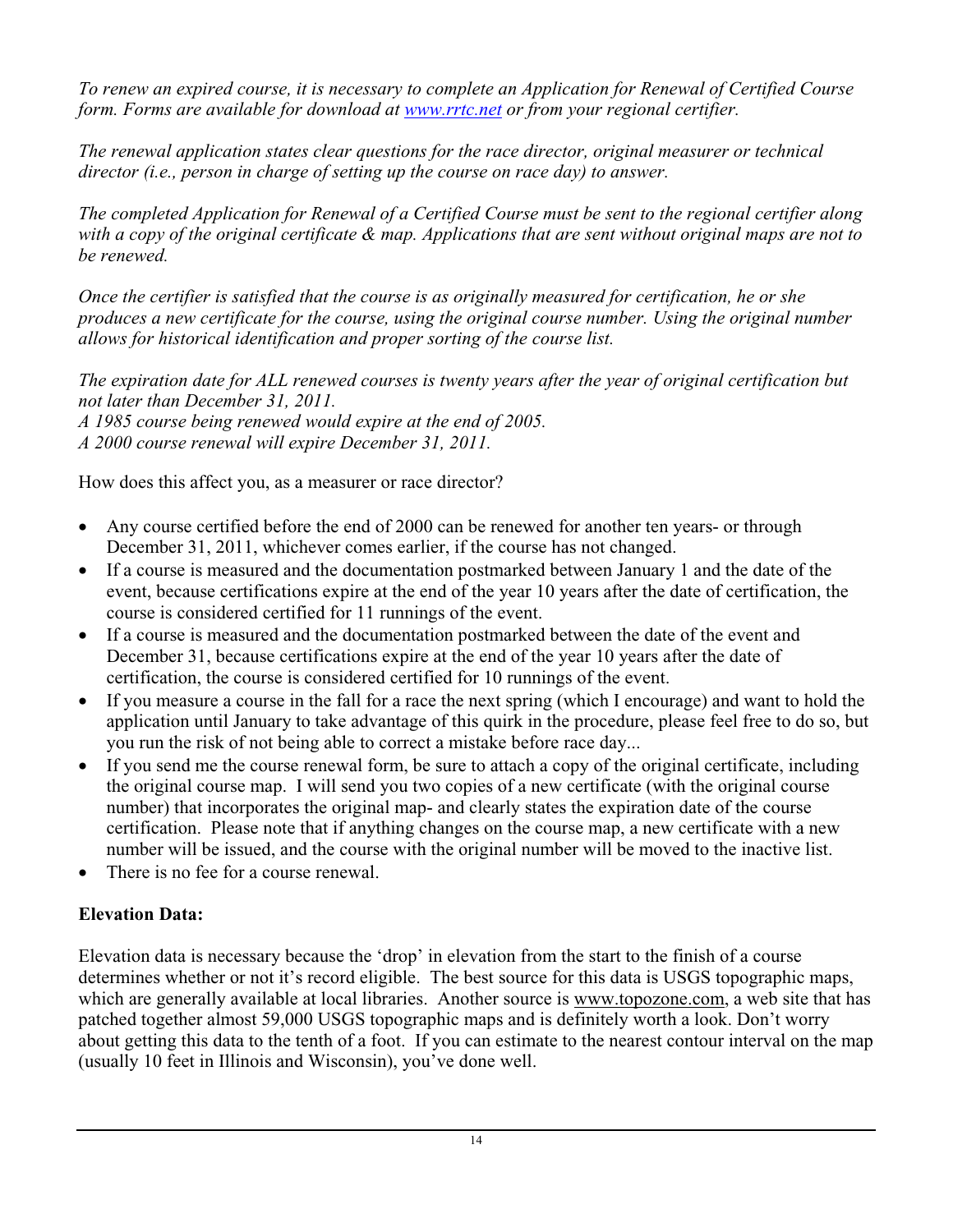## **Course maps:**

By and large, the quality of course maps improved in 2001. In a few cases in I re-drew the measurer's course map based on information provided to me by the measurer. It's far from my favorite task, simply because it is very difficult to draw an accurate map of a course you've never seen. A well-drawn course map should allow someone who has never before seen the course to locate the start and finish and navigate the route between them. The standard which measurers should pursue is course maps that:

- Are drawn on one  $8.5$ " x 11" page
- $\bullet$  Are drawn in one color, suitable for photocopying
- Depict the streets, paths, etc. on which the course runs by parallel lines and the path measured by a single, unbroken line, and show the approximate locations of intermediate split points.
- Include the name of the race, the city, state, measurer's name, and date(s) measured
- $\bullet$  Include a north arrow
- Include, on the one page, descriptions of the start, finish, and any turnaround points, with distances to landmarks, and sketches if appropriate.
- Identify, by name (or description) EVERY street or path the course uses.
- Include (especially for 10K and shorter) descriptions of intermediate splits, including metric splits in multiples of 5 km.
- Include distances from the start to turnaround points, and, if a loop course, the length of the loop, in both miles and meters.

When I receive a course map that is more than one page I take it to a copier and reduce it and paste it together until it and the necessary narrative fit on an 8.5" x 11" sheet. If I can do it, so can you. If the course is long or complicated, try drawing the map on a larger sheet and then reducing it.

Another observation: Trying to put a race course map on top of the copy of another map can lead to a very cluttered map with a lot of information not germane to the course itself. If you are tempted to do this, please consider tracing the necessary information from the map you were going to use, and drawing, by hand, a map using the above guidelines. Only in rare circumstances will you not achieve a better result.

## **Contacting me:**

| Address: | 4556 Opal Drive<br>Hoffman Estates, Illinois 60195-1185 |  |
|----------|---------------------------------------------------------|--|
|          | Telephone: 847-359-4598                                 |  |
| Fax:     | 847-359-4448                                            |  |
| E-mail:  | Jaywight@earthlink.net                                  |  |

E-mail correspondence usually elicits the quickest response. Applications for Certification are best sent by mail or fax. The fax is always on but it shares the telephone line with the modem so it may be busy from time to time. Fair warning: If you send me your e-mail address (or an e-mail note) I will attempt to contact you via e-mail, so if you don't check your e-mail regularly, it might be best to keep your e-mail address to yourself.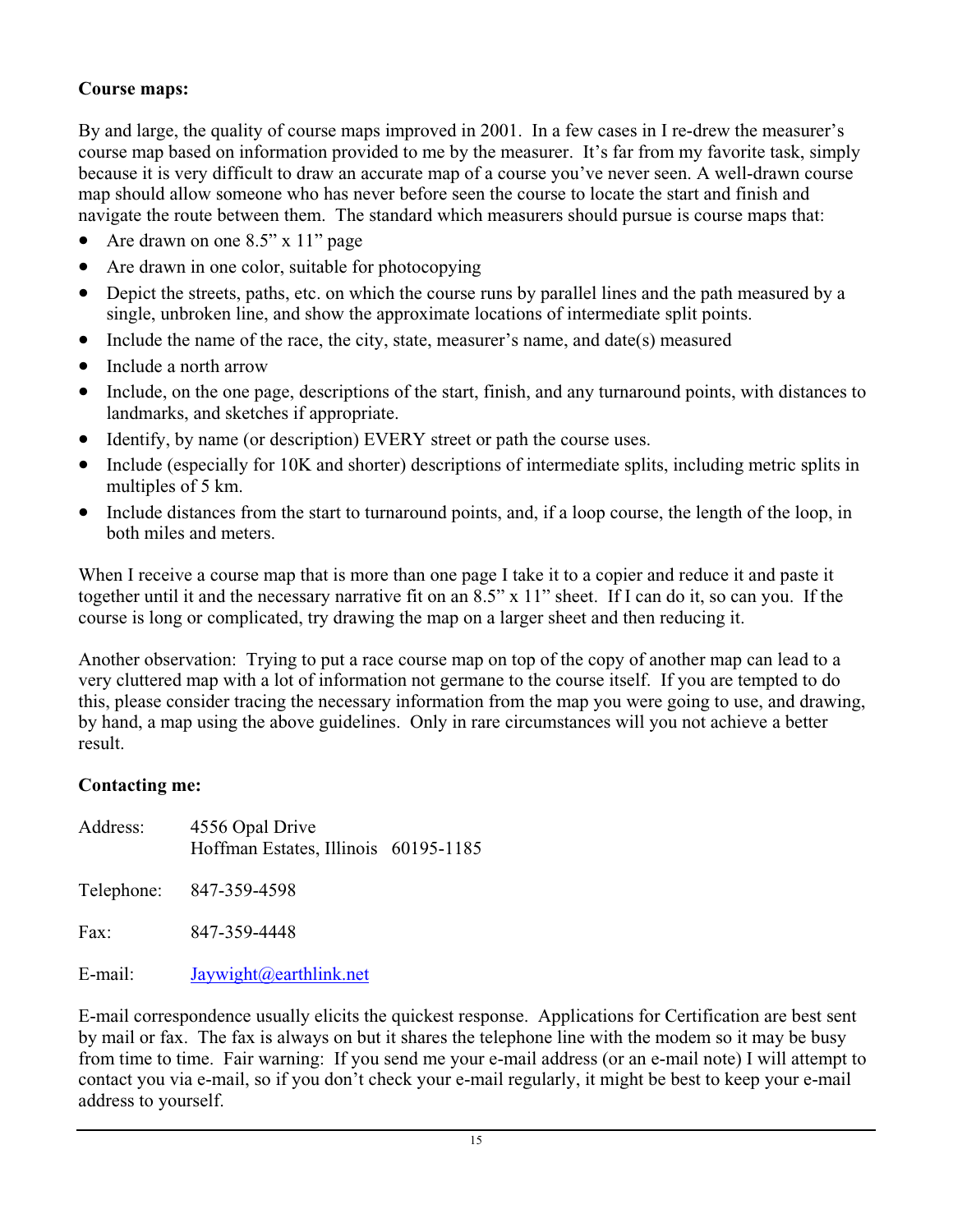I serve as the certifier for the states of Illinois and Wisconsin but can certify courses in any state. If your course is in another state and you would rather work with that state's certifier, a list of certifiers is available at www.rrtc.net- or contact me and I'll put you in touch with your state's certifier.

## **Document Flow and Fees:**

Your application should include:

- Application for Certification of a Road Course (2 page form)
- Bicycle Calibration Data Sheet (one for each measurer)
- Course Measurement Data Sheet
- Course Map
- Application for Certification of a Calibration Course (if applicable)
- Calibration Course Map (if applicable)
- Certifier's review fee of \$20 per course (no fee for calibration courses or course renewals). Checks should be made payable to Jay W. Wight, and all documentation should be sent to me at the above address.

## **Additional resources:**

JONES/OERTH COUNTER: The Jones/Oerth counter is the newest model of the Jones counter. Counters can be obtained from:

Paul Oerth 2455 Union Street- Apt 412 San Francisco, CA 94123 Phone: (415) 346-4165 Fax: (415) 346-0621 E-mail: Poerth@aol.com Price: \$65 for the 5-digit model, \$75 for the 6-digit model, postpaid

## **In Conclusion:**

As in past years, I will attempt to answer any questions you have about course measurement and certification and give you as much help as possible as you work through the process. The goal is simplehave as many races run on certified courses as possible. I will continue to work to turn around applications within a week wherever circumstances allow.

Please contact me with your questions and comments. Have a happy and prosperous 2002. I look forward to working with you in the coming year.

Sincerely,

Jay Wight National Certifier USATF/RRTC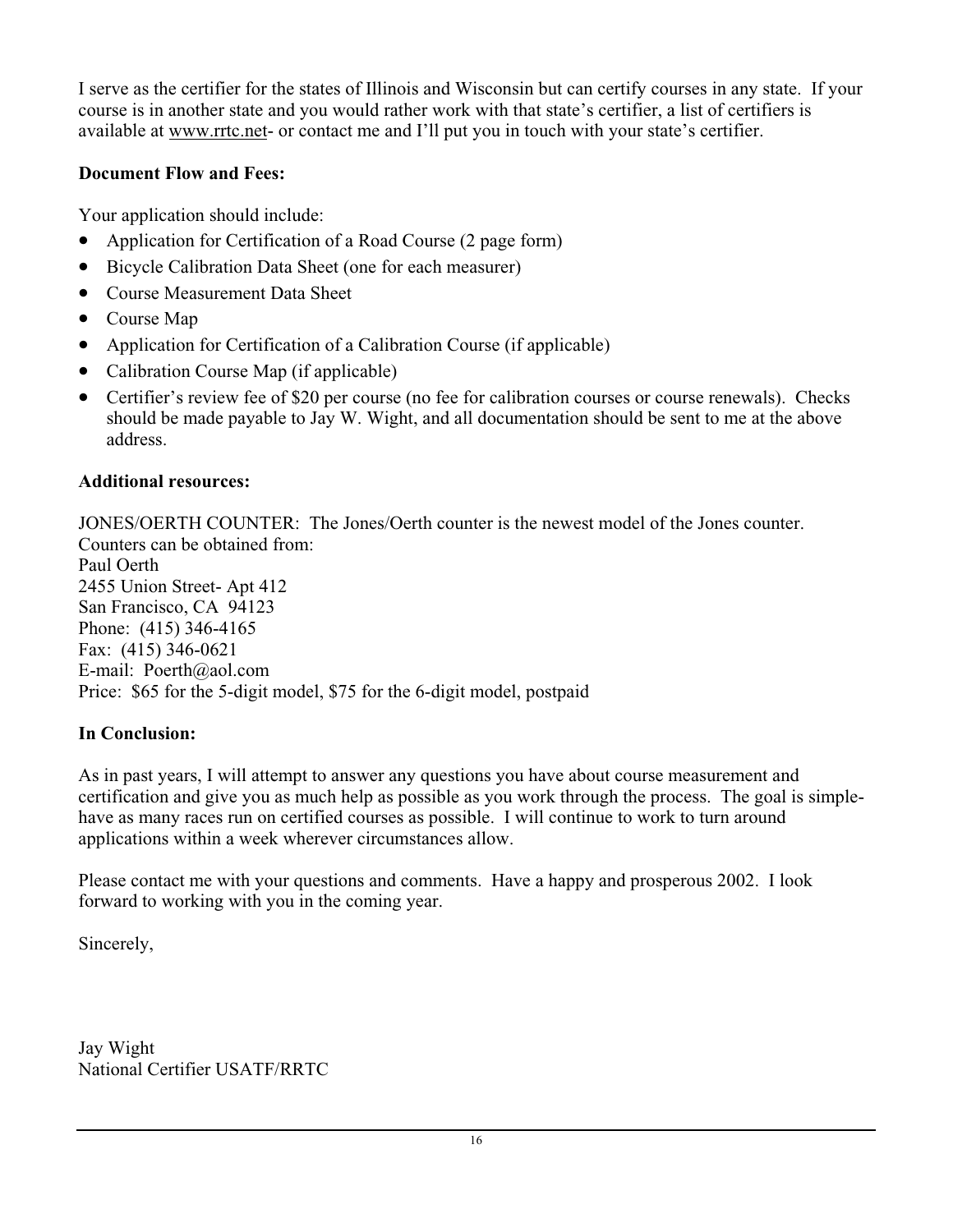#### **INSURANCE**

#### **Mike Wickiser to Sherry Quack, December 17, 2001**

Sherry, A question has been posed to me regarding USATF insurance. If a USATF member were injured while measuring a road race course is there any coverage provided by or available through USATF? Ray Nelson, a New England certifier was recently hit by a car and the accident got a few people wondering. Ray will be OK and he is not involved in this query.

Thanks for any help you can provide.

Best,

Mike Wickiser

#### **Sherry Quack to Mike Wickiser, December 17, 2001.**

Dear Mike:

As long as he was certifying a road course for a USATF sanctioned event, then yes, he is covered by our insurance.

Does this help?!

 Sherry Quack Associations & Member Services Coordinator USATF

#### **From Jim Elias to Mike Wickiser & Sherry Quack, December 17, 2001**

Mike, Sherry is correct. The basic guidelines for coverage under USATFD sport accident coverage:

1) The measurer is a registered USATF member at the time of accident.

 2) The measurement is directly related to a USATF sanctioned event (normally, the accident must be within 30 days of the sanctioned event but I could see an exception as long as it is clear the work was part of a sanctioned event).

 3) The measurer was operating within the normal scope of certification and was directed to measure the course by the race organizer. By normal scope, I would expect a claim from someone jogging the course (as a workout) after the measurement would not be covered.

4) The injured party receives treatment within 30 days.

 5) The proper claim form is completed - the Association offices and USATF national office (Jim Elias or Andy Martin) have these forms.

 6) In some states, a paid certifier may be construed as an independent contractor or employee and workers comp laws may apply.

Please note the insurance is secondary to all other coverages (normally health insurance obtained from an employer). There is a \$200 deductible and limits on certain PT and Chiro work.

 Jim Elias Chief Financial Officer USA Track & Field, Inc.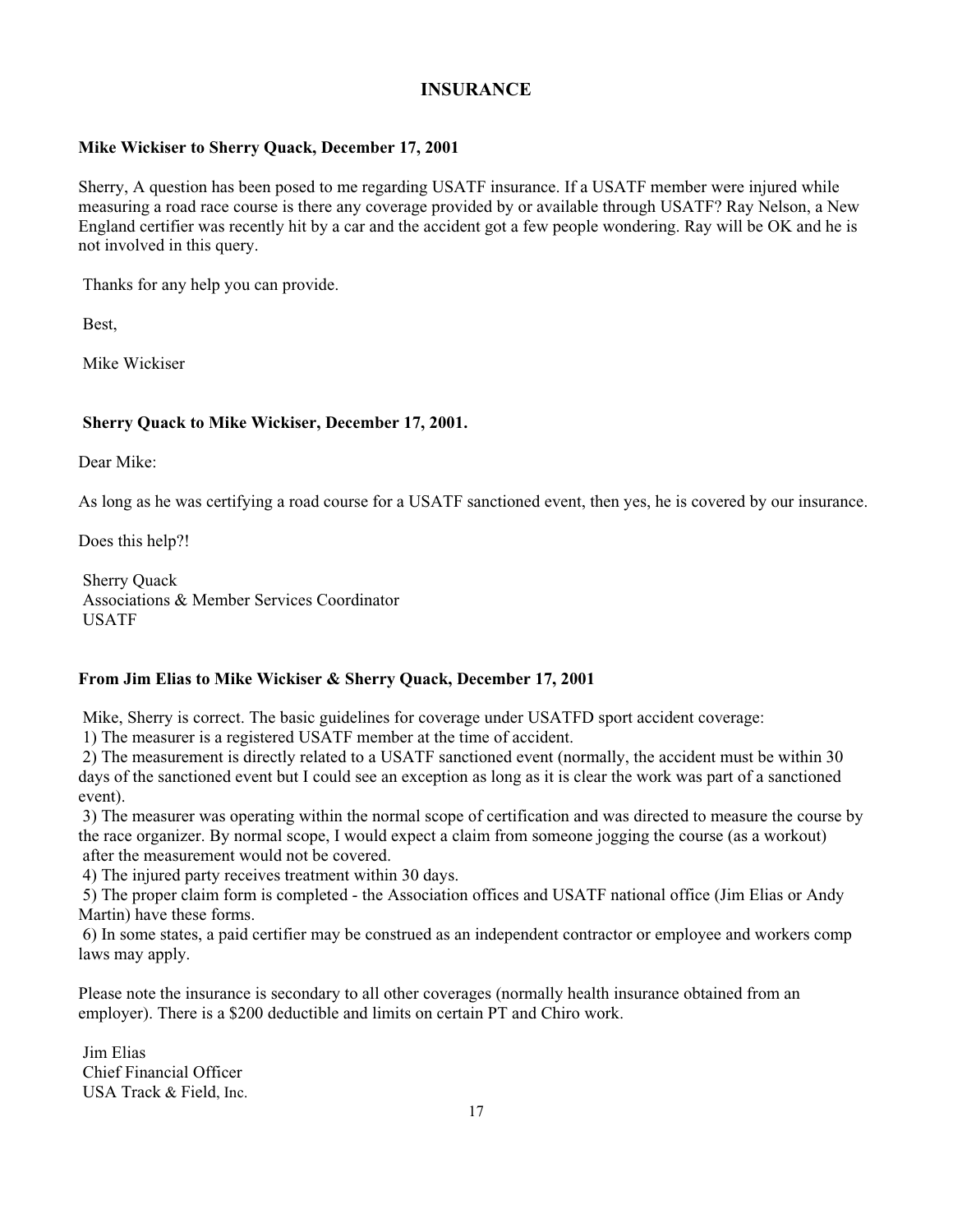#### **International Association of Athletics Federations**



TO: IAAF/AIMS Road Race Measurers

Monaco, December 2001

As you know, the IAAF/AIMS insure you for Personal Accident and Travel Insurance (including Medical Expenses) when you are travelling in order to measure an IAAF or AIMS race. You are insured for:

Personal Accident (Death [up to \$300,000), Disablement [up to \$300,000

Medical & Emergency Expenses (Up to \$3 million)

Cancellation & Curtailment (up to \$5,250)

Delayed Departure (including Hi-jack)

Lost or damaged baggage (up to \$3,000 with a single item limit of \$1,000 and an Emergency Purchases Limit of \$450)

Loss of Money (\$2,500 in all but cash limit of \$1,000)

Personal Liability (up to \$3 million - including costs and expenses and legal expenses up to \$40,000).

We have pleasure in enclosing your insurance card, which gives you the telephone numbers to call if ever you require emergency services when you are abroad.

#### IAAF

This letter was sent to me by IAAF in connection with my function as IAAF/AIMS Measurement Administrator, Americas.

If you are about to measure a course for IAAF or AIMS, get in touch with me for further details.

Pete Riegel

17, rue Princesse-Florestine . BP 359 MC 98007 MONACO Cedex Tel. +377 93 10 88 88 . Fax +377 93 15 95 15 . www.iaaf.org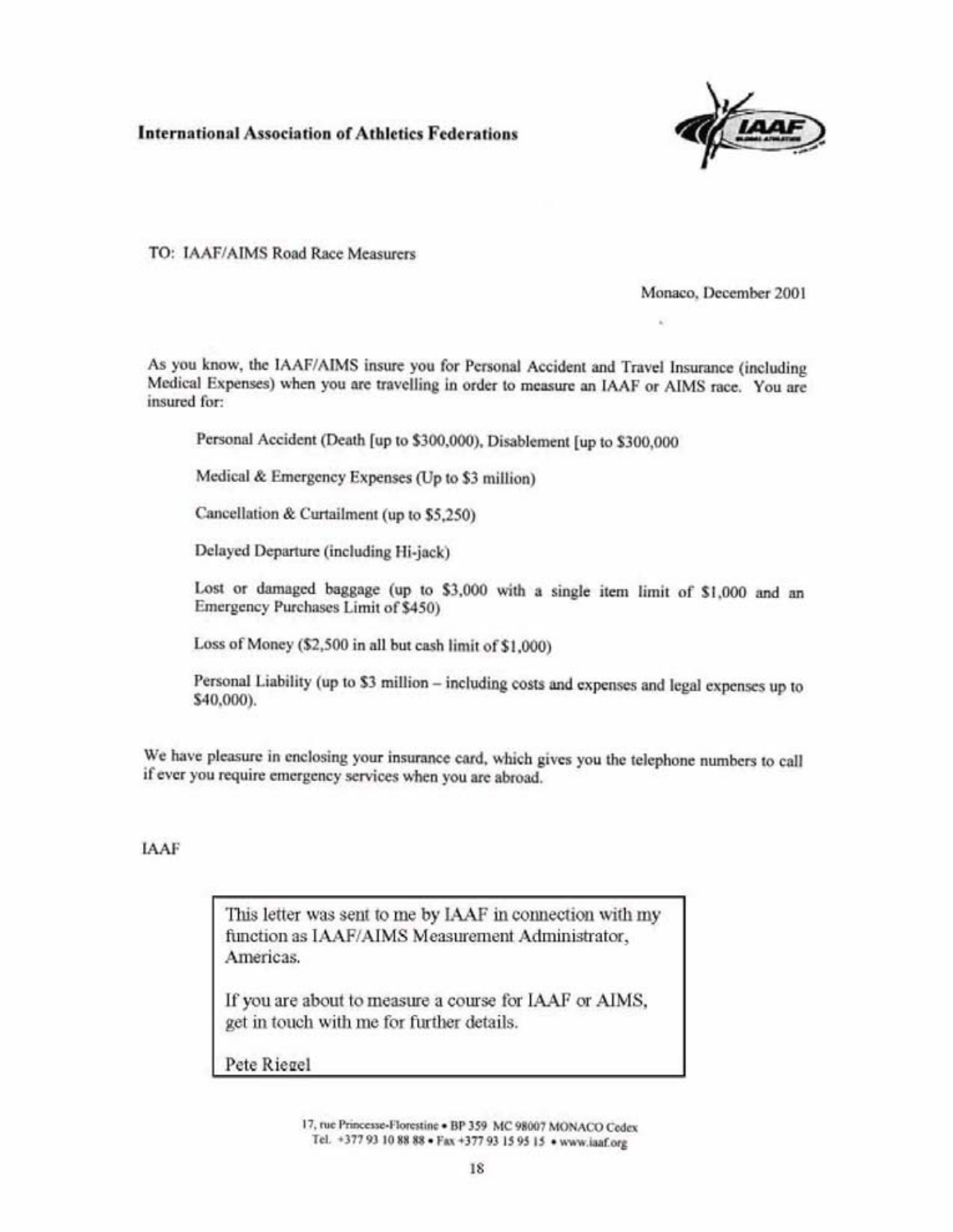#### **USATF/RRTC CERTIFIED COURSE LIST New Entries - January - February, 2002 Closing Date February 23, 2002**

|      |      |                 |                  |    |                        |                               | M/KM        | <b>PCT</b>     |    |                     |    |                 |  |
|------|------|-----------------|------------------|----|------------------------|-------------------------------|-------------|----------------|----|---------------------|----|-----------------|--|
| YEAR |      | <b>DISTANCE</b> | <b>COURSE ID</b> | ST | <b>LOCATION</b>        | <b>COURSE NAME/RACE</b>       | <b>DROP</b> |                |    | <b>SEP MEASURER</b> |    | <b>REPLACES</b> |  |
|      | 2001 | 42.20 km        | AK 01004 FW      | A  | Ketchikan              | <b>First Bank Marathon</b>    | 0.0         | 0              |    | W Harney            | AK | 99061 PR        |  |
|      | 2001 | 2.00 mi         | AL 01027 JD      | A  | Prichard               | Chickasabogue Park 2 Miler    | 0.5         | 3              |    | L Mattics           | AL | 90011 JD        |  |
|      | 2002 | 5.00 mi         | AL 02001 JD      | A  | Mobile                 | Red Cross Cross Town Five     | 0.0         | 1              | L  | Mattics             |    |                 |  |
|      | 2002 | 1.00 mi         | AL 02001 RH      | Α  | Montgomery             | Good News One Mile            | 0.0         | 9              | В  | Harrison            |    |                 |  |
|      | 2002 | 5.00 km         | AR 02001 DLP     | Α  | Fayetteville           | Komen Ozark Race for the Cure | 0.0         | 1              | D  | Potter              | AR | 00001 DLP       |  |
|      | 2001 | 21.10 km        | AZ 01004 ETM     | A  | Tucson                 | Tucson 1/2 Marathon           | 11.8        | 84             |    | T LaBlonde AZ       |    | 99012 FC        |  |
|      | 2002 | 42.20 km        | AZ 02001 ETM     | Α  | Gold Canyon            | Lost Dutchman's Marathon      | 4.3         | 48             |    | T LaBlonde          |    |                 |  |
|      | 2001 | 5.00 km         | CA 01060 RS      | A  | Los Angeles            | Griffith Park 5km             | 0.0         | 2              |    | R Scardera          |    |                 |  |
|      | 2001 | 10.00 km        | CA 01072 RS      | Α  | Los Angeles            | Griffith Park 10km            | 0.0         | $\mathbf{1}$   |    | R Scardera CA       |    | 01059 RS        |  |
|      | 2001 | 5.00 km         | CA 01073 RS      | A  | Santa Clarita          | Santa Clarita 5 KM - 2001     | 0.0         | 8              |    | R Smith             | CA | 99051 RS        |  |
|      | 2001 | 21.10 km        | CA 01074 RS      | A  | Santa Clarita          | Santa Clarita Half Marathon   | 6.5         | 71             |    | R Smith             | CA | 99050 RS        |  |
|      | 2001 | 42.20 km        | CA 01075 RS      | Α  | Los Angeles            | 2002 Los Angeles Marathon     | 1.1         | 4              |    | R Scardera          | CA | 97002 RS        |  |
|      | 2002 | 5.00 km         | CA 02001 RS      | Α  | <b>Fountain Valley</b> | Mile Square Park 5KM          | 0.0         | $\overline{2}$ | R  | Scardera            |    |                 |  |
|      |      | 2002 42.20 km   | CA 02002 RS      | Α  | Huntington Beach       | 2002 Pacific Shoreline MAR    | 0.0         | 0              |    | R Scardera          |    |                 |  |
|      | 2002 | 21.10 km        | CA 02003 RS      | Α  | Huntington Beach       | 2002 Pacific Shoreline 1/2MAR | 0.0         | 1              | R  | Scardera            |    |                 |  |
|      | 2002 | 5.00 km         | CA 02004 RS      | Α  | San Diego              | San Diego 5km                 | 0.0         | 0              |    | G Rahill            |    |                 |  |
|      | 2002 | 42.20 km        | CA 02005 RS      | Α  | San Diego              | San Diego Marathon            | 0.0         | 0              | G  | Rahill              |    |                 |  |
|      | 2002 | 21.10 KM        | CA 02006 RS      | A  | San Diego              | San Diego Half Marathon       | 0.0         | 0              |    | G Rahill            |    |                 |  |
|      | 2002 | 2.50 km         | CA 02007 RS      | A  | Sacramento             | Win's 2.5km Race Walk         | 0.0         | 0              | D  | Scott               |    |                 |  |
|      | 2002 | 2.00 km         | CA 02008 RS      | A  | Chula Vista            | Marina Parkway 2k Loop        | 0.0         | 0              |    | <b>B</b> Letson     |    |                 |  |
|      | 2002 | 5.00 km         | CO 02001 DP      | A  | Lafayette              | Lafayette Oatmeal Festival    | 0.2         | 5              |    | <b>B</b> Durden     |    |                 |  |
|      | 2001 | Cal             | CT 01505 DR      | A  | Tolland                | Shenipsit Lake Rd.#2 - 500m   | 30.5        | 100            |    | R Moore             | CТ | 01502 RD        |  |
|      | 2001 | 5.00 km         | FL 01036 DL      | A  | Cocoa                  | Pumpkins in the Park 5k       | 0.0         | 1              | В  | Dillard             |    |                 |  |
|      | 2001 | 15.00 km        | FL 01043 DL      | A  | Tallahassee            | Turkey Trot 15K - 2001        | $-0.7$      | 1              | B  | McGuire             |    |                 |  |
|      | 2001 | 42.20 km        | FL 01044 DL      | Α  | Tampa                  | HOPS - Tampa Bay Marathon     | 0.0         | 1              | T. | Ward                |    |                 |  |
|      | 2001 | 21.10 km        | FL 01045 DL      | A  | Tampa                  | HOPS - Tampa Bay 1/2 MAR      | 0.0         | 3              |    | T Ward              |    |                 |  |
|      | 2001 | 10.00 km        | FL 01046 DL      | Α  | Tampa                  | Avon Running Tampa 10k        | 0.0         | 1              | E. | McDowell            |    |                 |  |
|      | 2001 | 30.00 km        | FL 01048 DL      | A  | Woodville              | Gulf Winds Track Club 30k     | 0.0         | 0              | В  | McGuire             |    |                 |  |
|      | 2001 | 5.00 km         | FL 01049 DL      | A  | Hallandale Beach       | Derby Day 5k Race             | 0.0         | 8              | G  | Witkowski           |    |                 |  |
|      | 2001 | 21.10 km        | FL 01050 DL      | Α  | Boca Raton             | PAL Half Marathon             | 0.0         | $\mathbf{1}$   | G  | Witkowski           |    |                 |  |
|      | 2001 | 10.00 km        | FL 01051 DL      | A  | Ft. Myers              | Florida Gulf Coast University | 0.1         | 34             |    | T Murphy            |    |                 |  |
|      | 2002 | 42.20 km        | GA 02001 WC      | A  | Pine Mountain          | Hughston Sports Med Ctr. MAR  | 0.0         | $\mathbf 0$    |    | J Grosko            |    |                 |  |
|      | 2002 | 5.00 km         | IA 02001 MF      | A  | Johnston               | United We Run                 | 0.0         | $\overline{2}$ |    | M Franke            |    |                 |  |
|      | 2001 | 5.00 km         | ID 01004 MR      | A  | Coeur d'Alene          | Race For the Cure             | 0.0         | 2              |    | A Michalson         |    |                 |  |
|      | 2001 | 5.00 km         | IL 01105 JW      | Α  | Chicago                | Museum Campus 5k              | 0.0         | 0              | L. | Bakker              | IL | 98031 JW        |  |
|      | 2001 | 5.00 km         | IL 01107 JW      | Α  | Chicago                | Fox Trot 5k                   | 0.0         | 3              | C  | Hinde               |    |                 |  |
|      | 2001 | 5.00 km         | IL 01109 JW      | Α  | Morton Grove           | Prairie View 5k Run/Walk      | 0.0         | 4              | С  | Hinde               |    |                 |  |
|      | 2001 | 5.00 km         | IL 01110 JW      | Α  | Rockford               | Jingle Bell Run               | 0.0         | 0              | D  | Lindsey             |    |                 |  |
|      | 2001 | 10.00 mi        | IL 01111 JW      | Α  | Park Forest            | Park Forest Scenic 10         | 0.0         | 1              | C  | Hinde               | IL | 99066 JW        |  |
|      | 2001 | 21.10 km        | IL 01112 JW      | A  | Cary                   | <b>March Madness</b>          | 0.0         | 0              | C  | Hinde               | IL | 98076 JW        |  |
|      | 2001 | 5.00 km         | IL 01114 JW      | Α  | Northbrook             | Lew Blond Memorial Run        | 0.0         | 2              | С  | Hinde               | IL | 01001 JW        |  |
|      | 2001 | 8.00 km         | IL 01115 JW      | A  | Chicago                | Shamrock Shuffle              | 0.0         | 5              |    | C Hinde             | IL | 01007 JW        |  |
|      | 2001 | 5.00 km         | KS 01050 BG      | A  | Wichita                | New Year's Day 5k             | 0.0         | 1              |    | M Pope              |    |                 |  |
|      | 2001 | 25.00 km        | KS 01051 BG      | Α  | Manhattan              | Arne Richards Memorial        | 0.0         | 0              | D  | Fisher              |    |                 |  |
|      | 2001 | 2.00 mi         | KS 01052 BG      | Α  | Wichita                | River Run 2001                | 0.0         | 9              | С  | Ensz                |    |                 |  |
|      | 2002 | 5.00 km         | KS 02001 BG      | Α  | Ottawa                 | Iron Horse 5km Run            | 0.0         | 0              | L. | Joline              |    |                 |  |
|      | 2001 | 42.20 km        | KY 01072 PR      | A  | Louisville             | Derby Festival Marathon       | 0.0         | 23             |    | J Kaiser            |    |                 |  |
|      | 2001 | 4.00 mi         | MA 01033 RN      | A  | Somerville             | Gobble Gobble Gobble Race     | 0.0         | 5              |    | S Vaitones          |    |                 |  |
|      | 2001 | 10.00 mi        | MA 01034 RN      | Α  | Andover                | Larry Robinson Cancer Race    | 0.0         | 0              |    | S Vaitones          |    |                 |  |
|      | 2002 | Cal             | MA 02001 RN      | Α  | Devens                 | Auman St. 1199.9462 ft. Cal   | 0.0         | 100            | J  | Gibson              |    |                 |  |
|      | 2002 | 5.00 mi         | MA 02002 RN      | Α  | Devens                 | Parker Classic 5 Mile         | 0.0         | 2              | J  | Gibson              |    |                 |  |
|      | 2002 | 2.00 mi         | MA 02003 RN      | Α  | Devens                 | Parker Classic 2 Mile         | 0.0         | 3              | J  | Gibson              |    |                 |  |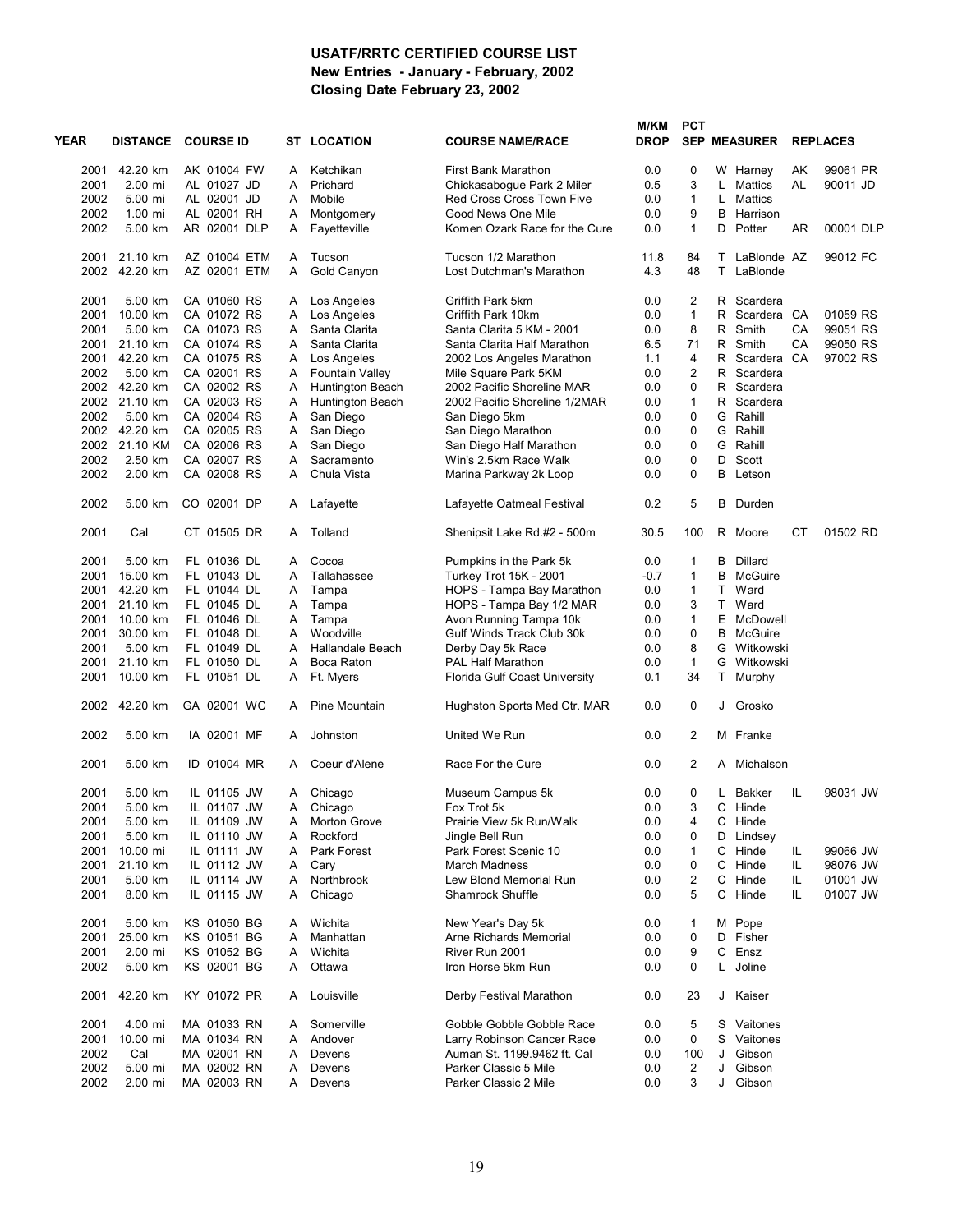| YEAR         | <b>DISTANCE</b>     | <b>COURSE ID</b>           | ST     | <b>LOCATION</b>          | <b>COURSE NAME/RACE</b>                                        | M/KM<br><b>DROP</b> | <b>PCT</b>              |    | <b>SEP MEASURER</b>          |           | <b>REPLACES</b> |
|--------------|---------------------|----------------------------|--------|--------------------------|----------------------------------------------------------------|---------------------|-------------------------|----|------------------------------|-----------|-----------------|
| 2001         | 42.20 km            | MD 01015 JS                | A      | Montgomery Co.           | Marathon in the Parks                                          | 1.4                 | 36                      |    | <b>B</b> Tresp               |           |                 |
| 2001         | 3.00 km             | MD 01040 RT                | Α      | Greenbelt                | Greenbelt Lake 3k                                              | 0.0                 | 0                       |    | R Thurston                   |           |                 |
| 2001         | 5.00 km             | MD 01041 RT                | A      | Greenbelt                | Greenbelt Lake 5k                                              | 0.2                 | 1                       |    | R Thurston                   |           |                 |
| 2001         | 5.00 km             | MN 01020 RR                | A      | Minneapolis              | The Isles                                                      | $-1.2$              | 10                      |    | R Recker                     |           |                 |
| 1999         | 5.00 km             | MO 99028 BG                | A      | St. Louis                | <b>State Games of America</b>                                  | 0.0                 | $\overline{\mathbf{c}}$ | D  | Richardson                   |           |                 |
| 1999         | 5.00 km             | MO 99034 BG                | Α      | <b>Kansas City</b>       | Swope Park Challenge                                           | 0.0                 | $\overline{2}$          | L. | Joline                       |           |                 |
| 2001         | 42.20 km            | MO 01048 BG                | Α      | Springfield              | Springfield Marathon                                           | 0.0                 | 0                       | D  | Hood                         | MO        | 00033 BG        |
| 2001         | 21.10 km            | MO 01049 BG                | Α      | Springfield              | Springfield 1/2 Marathon                                       | 0.0                 | 0                       | D  | Hood                         | MO        | 00034 BG        |
| 2002         | 5.00 km             | MO 02002 BG                | A      | Kansas City              | <b>Kick Butts</b>                                              | 1.8                 | $\overline{2}$          | L. | Joline                       |           |                 |
| 2001         | 42.20 km            | MS 01003 RH                | A      | Waveland                 | Mississippi Coast Marathon                                     | 0.0                 | 0                       |    | L Vergunst                   |           |                 |
| 2001         | 10.00 km            | NC 01061 PH                | A      | <b>Bald Head Island</b>  | <b>Bald Head -Maritime Classic</b>                             | -0.5                | 1                       |    | S Meserole                   |           |                 |
| 2001         | 5.00 km             | NC 01064 PH                | A      | Reidsville               | Reidsville YMCA                                                | 0.0                 | $\overline{2}$          | N  | Wood                         |           |                 |
| 2001         | 8.00 km             | NC 01065 PH                | A      | Carrboro                 | Gallop and Gorge                                               | 0.0                 | 0                       |    | D Forbis                     |           |                 |
| 2001         | Cal                 | NC 01066 PH                | A      | Raleigh                  | Ray Rd. 1000 ft. Calibration                                   | 0.0                 | 100                     | N  | Wood                         |           |                 |
| 2001         | Cal                 | NC 01066 PH                | A      | Raleigh                  | Ray Rd. 2000 ft. Calibration                                   | 0.0                 | 100                     |    | N Wood                       |           |                 |
| 2001         | 21.10 km            | NC 01067 PH                | A      | Raleigh                  | Raleigh Marathon                                               | 0.0                 | $\mathbf{1}$            | P  | Hronjak                      | <b>NC</b> | 00047 PH        |
| 2001         | 42.20 km            | NC 01067 PH                | A      | Raleigh                  | Raleigh Half Marathon                                          | 0.0                 | 2                       | P  | Hronjak                      | <b>NC</b> | 00047 PH        |
| 2001         | 5.00 km             | NC 01068 PH                | A      | Raleigh                  | Raleigh Marathon 5k                                            | -0.9                | 4                       | Ρ  | Hronjak                      | <b>NC</b> | 00064 PH        |
| 2001         | 8.00 km             | NC 01069 PH                | A      | Raleigh                  | Raleigh Turkey Trot 8k                                         | 0.0                 | $\overline{2}$          | T. | Rhodes                       |           |                 |
| 2002         | 5.00 km             | <b>NC 01070 PH</b>         | Α      | Cleveland                | West Row YMCA Santa Run                                        | 0.0                 | $\mathbf{1}$            | T. | Rhodes                       | ΝC        | 00071 PH        |
| 2001         | 5.00 km             | NC 01071 PH                | Α      | Cary                     | Cary YMCA RITNY                                                | $-1.0$              | 6                       | P  | Hronjak                      | NC        | 00070 PH        |
| 2002         | 10.00 km            | NC 02001 PH                | Α      | Cary                     | Cary Road Race 10k                                             | 0.3                 | 4                       | P  | Hronjak                      | <b>NC</b> | 99007 PH        |
| 2002         | 5.00 km             | NC 02002 PH                | A      | Chapel Hill              | Franklin 5k                                                    | 0.9                 | 17                      |    | P Hronjak                    | <b>NC</b> | 94002 ACL       |
| 2001         | 21.10 km            | NH 01015 WN                | A      | Alton                    | Big Lake Half Marathon                                         | 0.1                 | 11                      |    | R Fitzpatrick                |           |                 |
| 2002         | 5.00 km             | NJ 02001 GAN               | Α      | Westfield                | Tamaques Park 5km 2002                                         | 0.0                 | 7                       | P  | Hess                         |           |                 |
| 2002         | 7.00 mi             | NJ 02002 GAN               | A      | Avalon                   | Tim Kerr 7 Mile Island Run                                     | 0.0                 | 0                       |    | G Newman                     |           |                 |
| 2001         | 42.20 km            | NY 01001 DB                | A      | New York                 | NYC Marathon '01                                               | 0.1                 | 59                      | D  | Brannen                      | ΝY        | 00001 DB        |
| 2001         | 5.00 km             | NY 01052 AM                | A      | Amherst                  | Deamen Col. C. McDougald                                       | 0.0                 | $\overline{2}$          | J  | Grandits                     |           |                 |
| 2001         | 5.00 km             | NY 01054 AM                | Α      | Niagara Falls            | Jack O'Lantern 5k                                              | 0.0                 | 0                       | J  | Felix                        |           |                 |
| 2001         | 5.00 km             | NY 01055 AM                | Α      | <b>Buffalo</b>           | Jingle Bell for Arthritis                                      | 0.0                 | 5                       | J  | Grandits                     | <b>NY</b> | 93045 AM        |
| 2001         | 5.00 km             | NY 01056 AM                | A      | Malverne                 | Lourdes of Malverne 5k                                         | 0.0                 | 2                       | E. | Melnik                       |           |                 |
| 2001         | 8.00 km             | NY 01057 AM                | A      | <b>Bohemia</b>           | MacArthur Airport 8k                                           | 0.0                 | 1                       | Е  | Melnik                       |           |                 |
| 2001         | 4.00 mi             | NY 01058 AM                | A      | Binghamton               | St. Patrick's Day 4 Miler                                      | -0.1                | 4                       |    | V Kelley                     |           |                 |
| 2002         | 5.00 km             | OH 02001 PR                | A      | Columbus                 | Arnold 5k Pump & Run                                           | 0.0                 | 3                       | Ρ  | Riegel                       | OН        | 01001 PR        |
| 2002         | 42.20 km            | OH 02002 PR                | Α      | Columbus                 | Last Chance for Boston                                         | 0.0                 | 0                       | J  | Glaze                        |           |                 |
| 2002         | 5.00 km             | OH 02003 PR                | A      | Columbus                 | Franklin University 5k Run/Walk                                | 0.0                 | 3                       | Ρ  | Riegel                       |           |                 |
|              |                     |                            |        |                          |                                                                |                     |                         |    |                              |           |                 |
| 2001<br>2001 | 8.00 km<br>8.00 km  | OK 01034 BB<br>OK 01035 BB | A      | Oklahoma City            | Run For Your Life                                              | 0.0                 | 0                       | J  | K Hardwick<br>Smith          |           |                 |
|              | 5.00 km             |                            | Α      | Oklahoma City            | OKC Lake Eight                                                 | 0.1                 | 2<br>0                  |    |                              |           |                 |
| 2001<br>2001 | 5.00 mi             | OK 01036 BB<br>OK 01037 BB | A<br>A | Tulsa<br>Edmond          | Wish Lemons Run<br><b>Edmond Frigid 5</b>                      | 0.0<br>-0.4         | 1                       |    | G LaFarlette<br>G LaFarlette |           |                 |
|              |                     |                            |        |                          |                                                                |                     |                         |    |                              |           |                 |
| 2001         | 5.00 km             | PA 01032 WB                | A      | Morrisville              | <b>Chemical Education 5k</b>                                   | 0.0                 | 3                       | L. | Baldasari                    |           |                 |
| 2001         | 5.00 km             | PA 01034 WB                | A      | Swarthmore               | Swarthmore Rec. Assn. 5k                                       | 0.0                 | 1                       |    | W Belleville                 |           |                 |
| 2002         | 10.00 km            | PA 02001 WB                | A      | Grove City               | Hunter Farm 10km                                               | 0.0                 | 0                       |    | M Courtney                   |           |                 |
| 2001         | 42.20 km            | SC 01036 BS                | Α      | Kiawah Island            | Kiawah Island Marathon                                         | 0.0                 | 0                       | м  | Chodnicki SC                 |           | 00028 BS        |
| 2001         | 21.10 km            | SC 01037 BS                | A      | Kiawah Island            | Kiawah Island Half Marathon                                    | 0.0                 | 0                       |    | M Chodnicki SC               |           | 92032 BS        |
| 2001         | 5.00 km             | SC 01037 BS                | Α      | Kiawah Island            | Kiawah Island 5k                                               | 0.0                 | 0                       | м  | Chodnicki SC                 |           | 97027 BS        |
| 2001         | 10.00 km            | SC 01039 BS                | A      | Lexington                | Race Against Hunger                                            | 0.1                 | 1                       |    | E Prytherch SC               |           | 00023 BS        |
| 2002         | 8.00 km             | SC 02001 BS                | A      | Fort Mill                | New Pawprint 8k                                                | 0.0                 | 0                       |    | E Guettler                   |           |                 |
| 2002         | 10.00 km            | SC 02002 BS                | Α      | Greenville               | Reedy River Run                                                | 0.0                 | 4                       |    | D White                      | SC        | 96004 BS        |
| 2002         | 5.00 km             | SC 02003 BS                | A      | Columbia                 | Strides for Strength 5k                                        | 0.0                 | 1                       | E  | Prytherch                    |           |                 |
| 2002         | 5.00 km             | SC 02004 BS                | A      | Columbia                 | Stride for Health 5k                                           | 0.0                 | 2                       |    | E Prytherch                  |           |                 |
| 2002         | 10.00 mi            | SC 02005 BS                | A      | Aiken                    | Aiken Triple Crown Road Race                                   | 0.0                 | 0                       |    | K Dixon                      | SC        | 85003 WN        |
|              |                     |                            |        |                          |                                                                |                     |                         |    |                              |           |                 |
| 2001         | 21.10 km            | TN 01033 RH                | A      | Nashville                | Country Music Half Marathon                                    | 1.5                 | 17                      |    | J Zeigler                    |           |                 |
| 2001         | 10.00 km            | TN 01034 RH                | Α      | <b>Strawberry Plains</b> | <b>Strawberry Plains 10k</b>                                   | 0.0                 | 0                       |    | A Morgan                     |           |                 |
| 2001         | 42.20 km            | TN 01035 RH                | Α      | Townsend                 | Smoky Mountain Marathon                                        | 0.0                 | 0                       |    | A Morgan                     | TN        | 99002 RH        |
| 2001         | 21.10 km            | TN 01036 RH                | A      | Townsend                 | Smoky Mountain 1/2 Marathon                                    | 0.0                 | 0                       |    | A Morgan                     | ΤN        | 99002 RH        |
| 2001<br>2001 | 5.00 km<br>10.00 km | TX 01027 JF<br>TX 01029 JF | A<br>A | Austin<br>Austin         | Yellow Jacket Buzz for Life 5k<br>Applied Materials Human Race | 3.0<br>0.0          | 10<br>0                 | J  | Ferguson<br>J Ferguson TX    |           | 01002 JF        |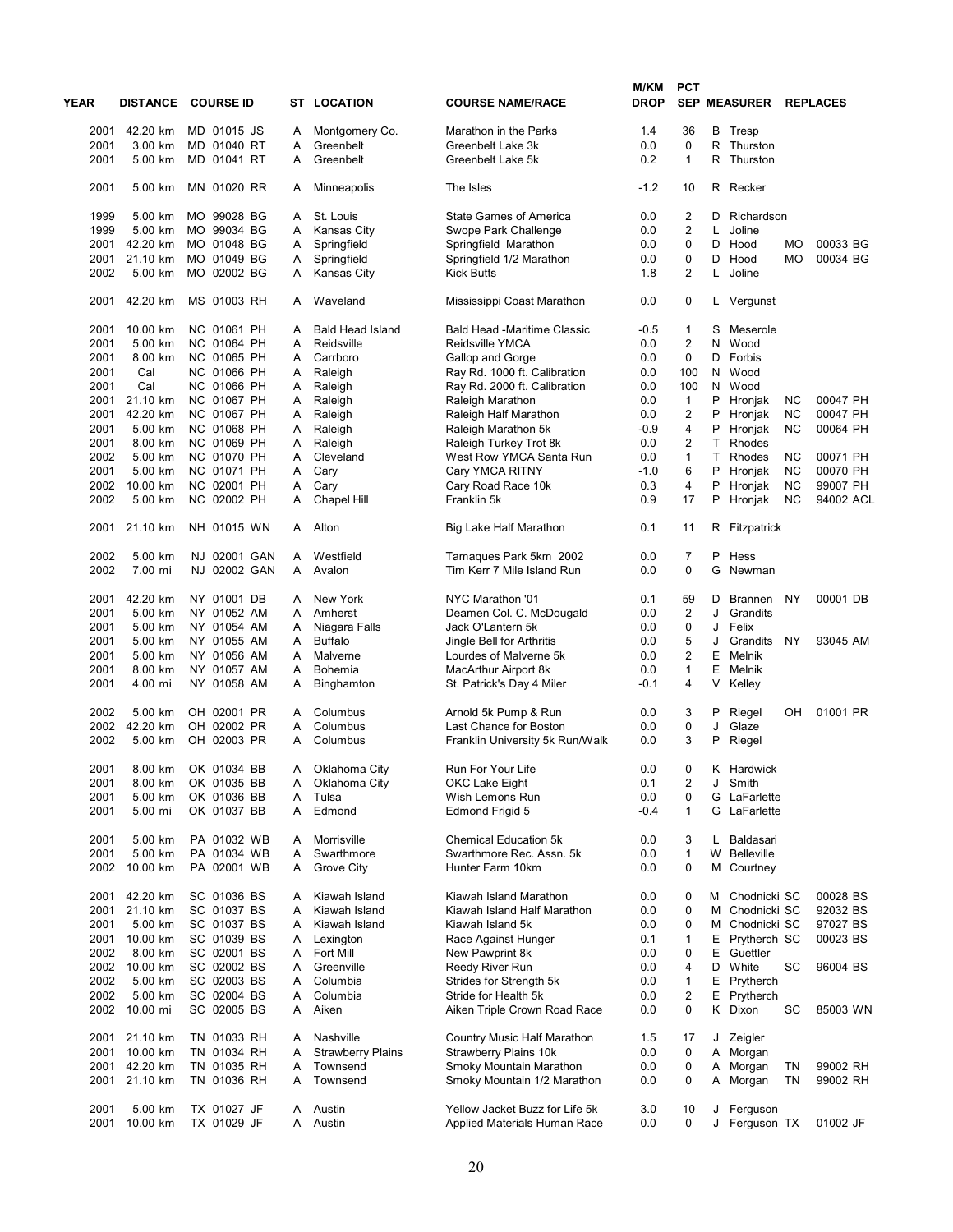| YEAR | <b>DISTANCE</b>            | <b>COURSE ID</b>    |   | <b>ST LOCATION</b> | <b>COURSE NAME/RACE</b>         | M/KM<br><b>DROP</b> | <b>PCT</b>     |   | <b>SEP MEASURER</b> |           | <b>REPLACES</b> |
|------|----------------------------|---------------------|---|--------------------|---------------------------------|---------------------|----------------|---|---------------------|-----------|-----------------|
| 2001 | 12.00 mi                   | <b>TX 01115 ETM</b> | A | Austin             | ARC Decker Challenge 12mi       | 0.0                 | 0              | С | Thibert             |           |                 |
| 2001 | 10.00 km                   | TX 01116 ETM        | A | Houston            | Conoco Rodeo Run 2002           | $-0.5$              | 9              | Ε | McBrayer TX         |           | 00087 ETM       |
| 2001 | 5.00 km                    | TX 01117 ETM        | A | Houston            | Heart of the Park '02           | 0.0                 | 8              | Е | McBrayer TX         |           | 01001 ETM       |
| 2001 | 5.00 km                    | TX 01118 ETM        | A | Dallas             | Jingle Bell Run                 | $-0.2$              | 6              | D | Canniff             | <b>TX</b> | 00095 ETM       |
| 2001 | 8.00 km                    | <b>TX 01119 ETM</b> | A | Plano              | Plano Pacers 2001 -8k           | 0.4                 | 3              |   | K Ashby             |           |                 |
| 2001 | 5.00 km                    | TX 01120 ETM        | A | Dallas             | Dino Dash 5k                    | 0.2                 | $\overline{2}$ | C | Clines              | TX        | 98005 ETM       |
| 2002 | 10.00 km                   | TX 02001 ETM        | A | Laredo             | Laredo 10K Classic              | 0.0                 | $\overline{4}$ | C | Mericle             |           |                 |
| 2002 | 10.00 km                   | TX 02002 ETM        | A | Dallas             | <b>CCCD Lawther Course 2002</b> | $-1.0$              | $\mathbf{1}$   |   | K Ashby             | <b>TX</b> | 98033 ETM       |
| 2002 | 5.00 km                    | TX 02002 ETM        | A | Dallas             | CCCD Lawther Course 2002        | $-2.0$              | $\overline{2}$ |   | K Ashby             | <b>TX</b> | 98033 ETM       |
| 2002 | $1.00$ mi                  | TX 02002 ETM        | A | Dallas             | <b>CCCD Lawther Course 2002</b> | $-6.3$              | 6              |   | K Ashby             | TX        | 98033 ETM       |
| 2002 | 5.00 mi                    | TX 02003 ETM        | A | Dallas             | <b>CCCD Lawther Course 2002</b> | $-1.2$              | $\mathbf{1}$   |   | K Ashby             | TX        | 98033 ETM       |
| 2002 | 4.00 mi                    | TX 02003 ETM        | A | Dallas             | <b>CCCD Lawther Course 2002</b> | $-1.6$              | $\overline{2}$ |   | K Ashby             | TX        | 98033 ETM       |
| 2002 | 2.00 mi                    | TX 02003 ETM        | A | Dallas             | <b>CCCD Lawther Course 2002</b> | $-3.1$              | 3              |   | K Ashby             | <b>TX</b> | 98033 ETM       |
| 2002 | 5.00 km                    | TX 02004 ETM        | А | Dallas             | MLK 5k                          | 0.0                 | $\overline{2}$ |   | K Ashby             |           |                 |
| 2002 | $1.00$ mil                 | TX 02004 ETM        | A | Dallas             | MLK 1 Mile                      | $-0.6$              | 8              |   | K Ashby             |           |                 |
| 2002 | 5.00 km                    | TX 02006 ETM        | A | Lubbock            | Reese Center 5k                 | 0.0                 | $\mathbf 0$    | G | Jury                |           |                 |
| 2002 | 10.00 km                   | TX 02007 ETM        | A | Lubbock            | Reese Center 10k                | 0.0                 | $\mathbf 0$    |   | G Jury              |           |                 |
| 2002 | 21.10 km                   | TX 02008 ETM        | A | Lubbock            | Reese Center Half Marathon      | 0.0                 | $\mathbf 0$    |   |                     |           |                 |
| 2001 | 10.00 km                   | VA 01025 RT         |   | Virginia Beach     | Turkey Trot 10km                | 0.0                 | 0              | J | Price               |           |                 |
| 2001 | 10.00 km                   | VA 01039 RT         | A | Ashburn            | Ashburn Farm 10k                | $-0.4$              | $\overline{2}$ |   | R Thurston VA       |           | 99032 RT        |
| 2001 | 5.00 km                    | WI 01106 JW         | A | <b>New Berlin</b>  | Orchard Romp 5k                 | 0.0                 | $\mathbf{1}$   |   | K Gilgenbach        |           |                 |
| 2001 | 5.00 km                    | WI 01108 JW         | А | <b>West Allis</b>  | SMA-ATW 5k                      | 0.0                 | $\mathbf 0$    |   | M Proctor           |           |                 |
| 2001 | 10.00 km                   | WI 01113 JW         | А | Menasha            | Otto Grunski Runski             | 0.3                 | 4              | D | Moore               |           |                 |
|      | Foreign                    |                     |   |                    |                                 |                     |                |   |                     |           |                 |
|      | 2001 10.00 km PUR 01073 PR |                     | A | Comerio            | El Seco 10k                     | 17.0                | 38             | P | Zapata              |           |                 |
| 2002 | 10.00 km PUR 02004 PR      |                     | A | San Juan           | World's Best 10k                | 0.0                 | $\mathbf{1}$   | P | Zapata              |           |                 |
|      | Renewed                    |                     |   |                    |                                 |                     |                |   |                     |           |                 |
| 1991 | 10.00 mi                   | GA 91037 WN         |   | A01 Dalton         | Carpet Capitol 10 Miler         | 0.1                 | 1              |   | W Cornwell GA       |           | 88030 WN        |
| 1986 | Cal                        | KS 86016 BG         |   | A01 Wichita        | Amidon 1/2 mile Calibration     | 0.0                 | 100            | B | Wooten              |           |                 |
| 1991 | 10.00 km                   | <b>NC 91024 ACL</b> |   | A02 Greensboro     | Fun Forth-Old Greensborough     | 0.0                 | $\mathbf{1}$   | A | Linnerud            |           |                 |
| 1991 | 5.00 km                    | <b>NC 91080 ACL</b> |   | A02 Raleigh        | <b>Run For The Roses</b>        | 0.0                 | 5              |   | A Linnerud          |           |                 |
| 1990 | 5.00 km                    | NY 90009 AM         |   | A02 Mendon         | Nestle Crunch 5k Challenge      | 0.0                 | $\mathbf 0$    | G | Tillson             |           |                 |
| 1987 | 5.00 km                    | OK 87052 BB         |   | A01 Chickasha      | Red Cross Run 5 km              | 0.0                 | 0              | E | Jackson             |           |                 |
| 1990 | 5.00 km                    | OK 90051 BB         |   | A01 Tulsa          | <b>Holiday Classic</b>          | 0.4                 | 6              | G | LaFarlette          |           |                 |
|      |                            |                     |   |                    |                                 |                     |                |   |                     |           |                 |

**Copies of these certificates available from:** 

**(Send course name & ID number and \$2.00)** 

Each certificate inclides a course map.

Karen Wickiser - Course Registrar<br>2939 Vincent Road **Phone 330-929-1605**<br>**Phone 330-929-1605**<br>**PAX 509-351-5383 Mikewickiser@neo.rr.com**

**A complete listing of USATF Certified courses is available at - www.RRTC.Net**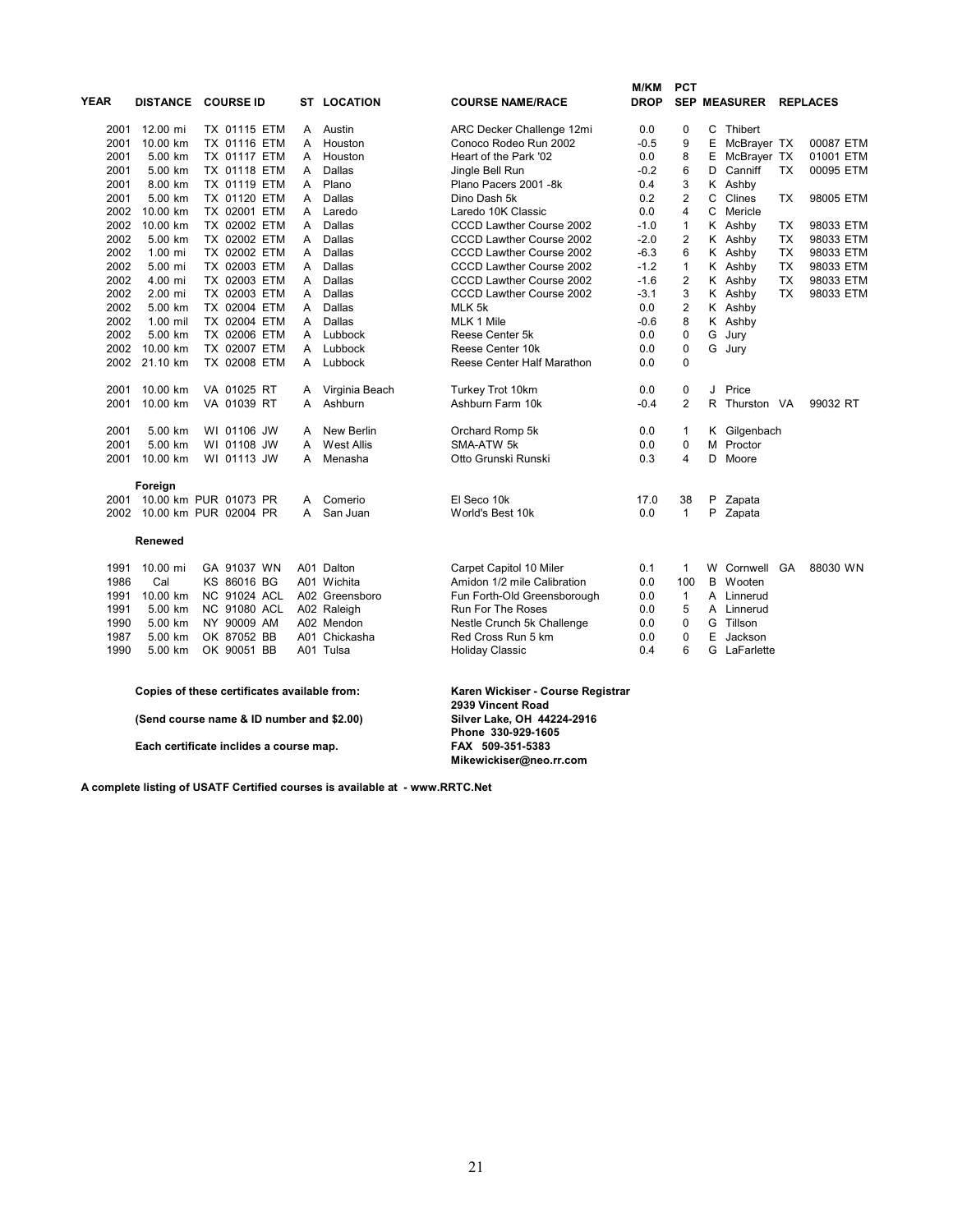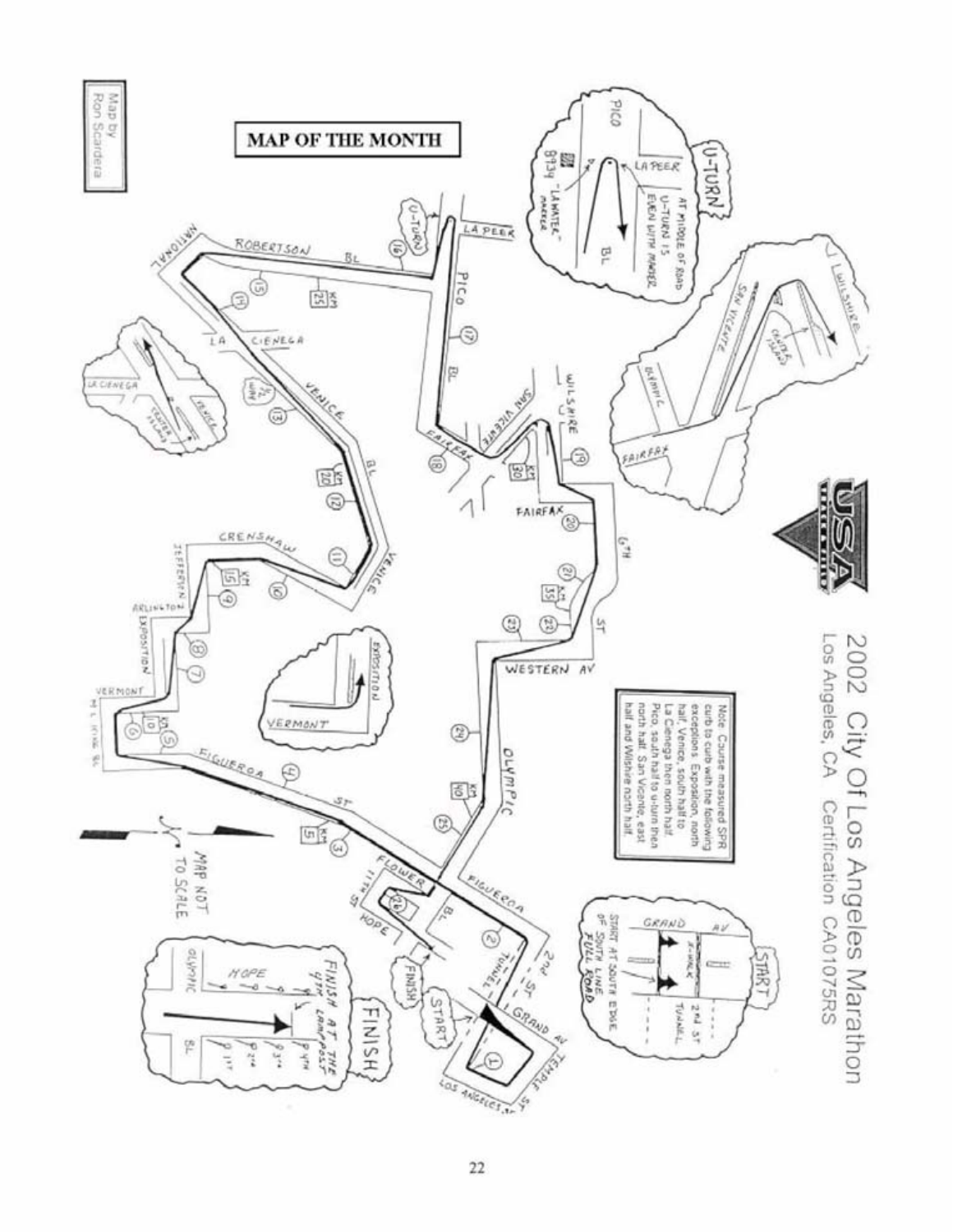#### **PUBLICATIONS AVAILABLE FROM RRTC**

**Printed Course Lists** - You can obtain a list of certified courses for any state. Send \$2.00 for any state list. You will receive a list that is current as of the last published Measurement News. If you wish the courses to be sorted in a special way, let us know. Otherwise it will be sorted by distance as the list appears in MN. You can obtain other specially-sorted lists - for instance, you might want to have all the 5k's in IL, IN, and MO. It can be done. Just say what you want. If you are online, lists can be sent that way. Contact Mike Wickiser at MikeWickiser@neo.rr.com

**Attention RRTC certifiers: Your lists are free.** Any time you want one let us know. You can mark up any mistakes and we will correct it and send you a new copy.

**Web Page Access to Course Lists:**The complete list can be downloaded from the RRTC website at **http://rrtc.net/download/** Also, try the certified course Search Engine at the USA-LDR website **http://www.usaldr.org/**

**Individual Certificates** - These may be obtained by sending the course number and \$2.00 per course desired. **SEND THE COMPLETE ID, INCLUDING PREFIX AND SUFFIX LETTERS, Thus: CA 92057 RS.** Send course name, length and location as well. If you are thinking of hiring a measurer, this is an excellent way to see the sort of work you can expect. In addition, you may wish to check out a course you intend to run. Bring the map to the course and see if the race director got it right!

Above material may be obtained from: Wickiser - 2939 Vincent Rd. - Silver Lake, OH 44224-2906

**Measurement Calculation Computer Program** by Bob Baumel, version 1.2 for Macintosh or IBM PC. This software can be downloaded for free from the RRTC website at

**http://www.rrtc.net/download/** or Bob will distribute it by email attachment (send requests to webmaster@rrtc.net) or on floppy disks (send blank, formatted diskette and stamped return mailer to Bob at: 129 Warwick Road, Ponca City OK 74601-7424). Be sure to specify Mac or PC version.

**Electronic Certificate Templates** (available to Certifiers only), now in an Adobe Acrobat format which isn't tied to any word processor. Requires Acrobat or Acrobat Reader 4.0 or greater (Current Acrobat Reader may be downloaded for free from www.adobe.com). The template allows you to fill in certificates on the computer and print them. Available in both FS and non-FS version. Distributed by Bob Baumel by email or diskette [same addresses as for Measurement software]. Bob can customize the template with certifier's personal info at the bottom (name, address, phone, etc.) so you can avoid retyping it every time (Be sure to specify exact ID text desired when requesting a template).

**Online course measurement book**, edited by Bob Baumel. It=s a revision of the one you can buy from USATF, but the basic procedures have not changed. Available at: **http://www.rrtc.net**

**Course Measurement Procedures** - the Bible of course measurement. Complete instructions for measuring courses for USATF certification. The same procedures are now used for IAAF and AIMS courses. \$9.00 postpaid. Available from: USATF - Book Order Dept. - PO Box 120 Indianapolis, IN 46206

**Course Measurement Video** - a concise 17 minute introduction to course measurement, intended as a supplement *to Course Measurement Procedures*. See how it's done! Version 2 sells for \$10 but there are still a few copies of the original version available for

\$7.50. Send to: Tom McBrayer - 4021 Montrose - Houston, TX 77006-4956.

#### **OTHER PUBLICATIONS AND EQUIPMENT**

**Road Race Management** is a monthly newsletter providing race organizing ideas and news for race directors. \$97 per year from: Road Race Management - 4904 Glen Cove Pkwy - Bethesda, MD 20816 Phone: 301-320-6865 Fax: 301-320-9164

**Jones/Oerth Counters** - Write to: Paul Oerth - 2455 Union St - Apt 412 - San Francisco, CA 94123. Phone: 415-346-4165 Fax 415 346 0621. Email: Poerth@aol.com. US Price is \$65 for the 5 digit model, \$75 for the 6 digit model, postpaid. Foreign price is \$70/\$80 plus postage. Foreign orders shipped by airmail. Visa, MasterCard, American Express cards accepted. **Note: Payment in advance is required.**

**NOTE: PRICES INCREASE BY \$5.00 ON APRIL 1, 2002.**

**RunScore** - The flagship of IBM-style finish line programs. For information contact: Alan Jones - 3717 Wildwood Dr - Endwell, NY 13760. Or check it out on the internet at: www.runscore.com

**Apple Raceberry JaM** - Race management software for Macintosh and Windows. Check it out on the Internet at http://www.raceberryjam.com or call Jack Moran at (952) 920-0558.

#### **TOPOGRAPHIC MAPS**

USA topographic maps are available from:

U. S. Geological Survey 303-202-4200 USGS Map Sales PO Box 25286, Bldg 810 Denver Federal Center Denver, CO 80225

Delivery will be made in approximately 4 weeks. Ask for latest price.

Maps can be located and ordered online at: **http://www.usgs.gov**

Maps can be obtained in just a few days from:

Map Express – PO Box 280445 – Lakewood, CO 80228-0445

1-800-MAP-00EX (1-800-627-0039)

Maps can be located and ordered online at**: http://www.mapexp.com**

**Topo Maps on CD-ROM** - 3-D TopoQuads includes authentic USGS 7.5-minute quadrangle maps, assembled into one seamless database

See an interactive online demo at **http://www.delorme.com**

Also - check out Street Atlas USA from the above - it=s a seamless street map of the whole USA at a decent price.

#### **USGS TOPOGRAPHIC MAPS ONLINE - FREE**

 Maps.Com has a section where you can click on to all USGS maps, free. This can be very handy for obtaining accurate elevation information.

Check out**: http://www.maps.com**